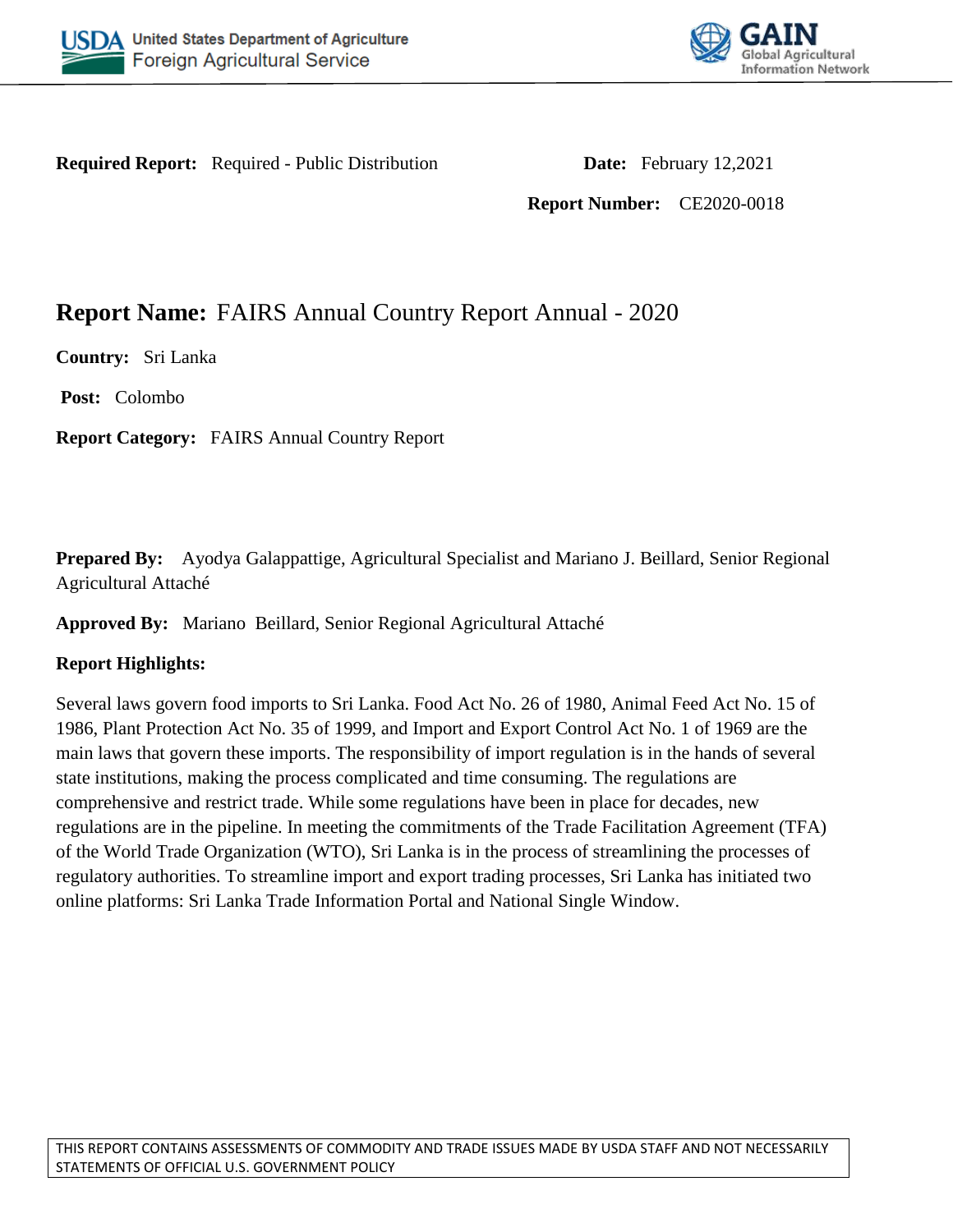## **TABLE OF CONTENTS**

| SECTION VI – OTHER REQUIREMENTS, REGULATIONS, AND REGISTRATION MEASURES 17  |  |
|-----------------------------------------------------------------------------|--|
|                                                                             |  |
| SECTION VIII - TRADEMARKS, BRAND NAMES, AND INTELLECTUAL PROPERTY RIGHTS 20 |  |
|                                                                             |  |
|                                                                             |  |
|                                                                             |  |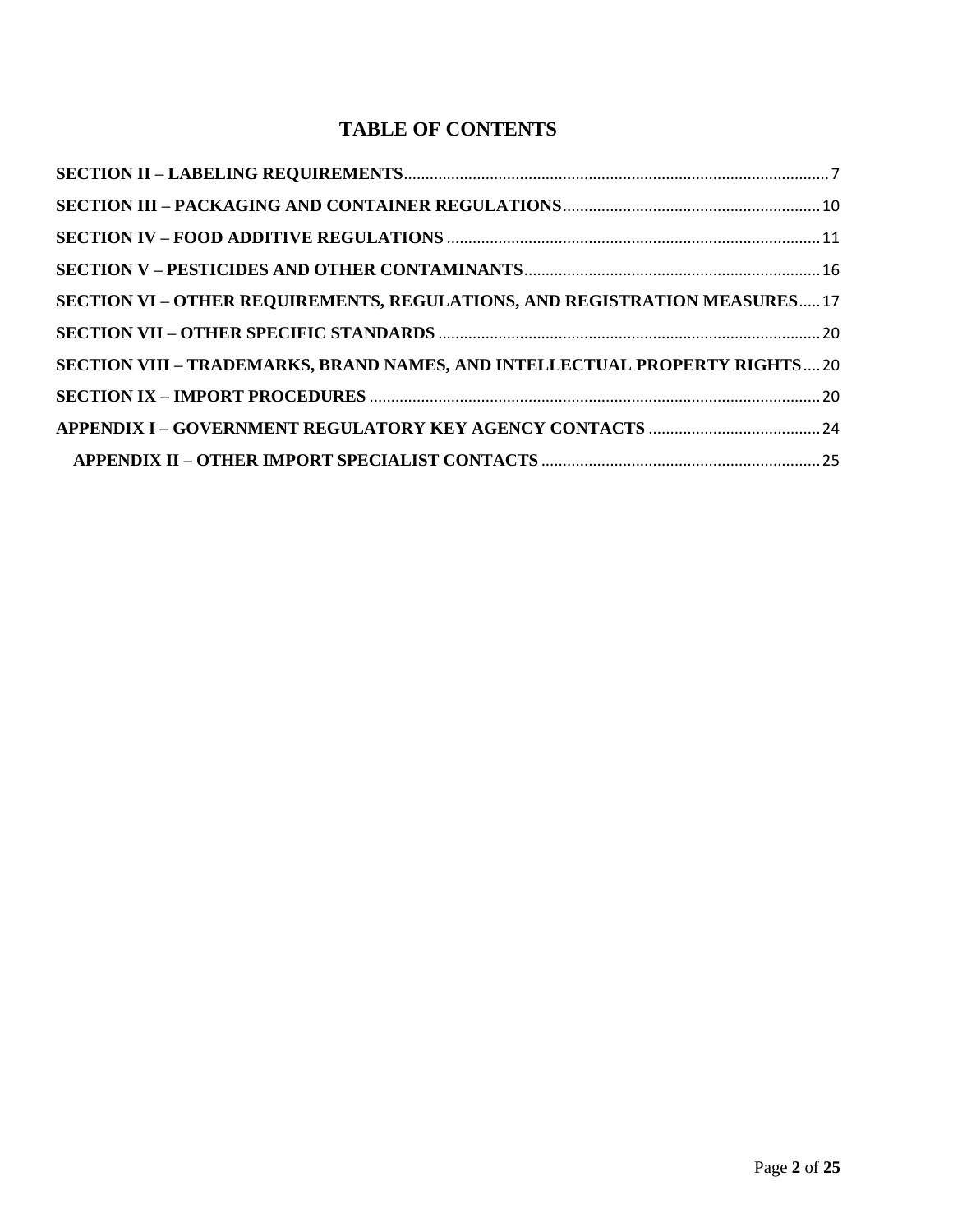**DISCLAIMER:** The U.S. Embassy in Colombo – the Foreign Agricultural Service (FAS) Office of Agricultural Affairs (OAA) prepared this report to serve as a reference for U.S. stakeholders wishing to export food and agricultural products to Sri Lanka. Updates only from calendar years 2019 and 2020 are included in this report. Readers should utilize the USDA-FAS Global Agriculture Information Network (GAIN) to find the relevant GAIN FAIRS Narrative and Export Certificate reports for previous years. The description of existing regulations is comprehensive; however, exporters should always verify the latest product import requirements with their Sri Lankan import partner(s) prior to product shipment. The Government of Sri Lanka has not officially endorsed this report. Import approval for any product is subject to local rules and regulations as interpreted by Sri Lankan border officials at the time of product entry. [Note: Readers may use Google Chrome to access the links if they do not open in Internet Explorer].

## **EXECUTIVE SUMMARY:**

The Government of the Democratic Socialist Republic of Sri Lanka (Sri Lanka) introduced in calendar year 2020 a number of temporary import controls and tariff revisions to mitigate the impact of the coronavirus (COVID-19) pandemic outbreak's effects on the economy. Additional stringent measures, affecting food and agricultural product imports in 2021 are likely, as alluded to in the 2021 national budget proposal.

The Food Act No. 26 (1980), the Animal Feed Act No. 15 (1986), the Plant Protection Act No. 35 (1999), along with the Import and Export Control Act No. 1 (1969) largely define Sri Lanka's import controls. There are number of ancillary laws and regulations that further expand and support the foregoing acts. A Sri Lankan trader must meet the requirements of several state regulatory institutions in order to import. The main national competent authorities include: 1) the Food Control Administration Unit (FCAU); 2) the Sri Lanka Department of Agriculture (DOA)\National Plant Quarantine Service (NPQS); 3) the Department of Animal Production and Health; 4) the Department of Imports and Exports Control; 5) Sri Lanka Customs; 6) and the Sri Lanka Standards Institution (SLSI).

Sri Lanka, in order to meet commitments of the World Trade Organization (WTO) Trade Facilitation Agreement (TFA), seeks to improve import-export regulatory authorities' coordination, the access to and transparency of their processes. To streamline the import-export trading processes, Sri Lanka is implementing the Sri Lanka Trade and Information Portal and the National Single Window platforms.

Sri Lankan labeling, packaging, food additives, standards and intellectual property right regulations are comprehensive, as well as at times restrictive. Sri Lanka is in the process of developing new regulations for cereals, pulses, legumes, and meat and meat products; these are currently in the draft stage.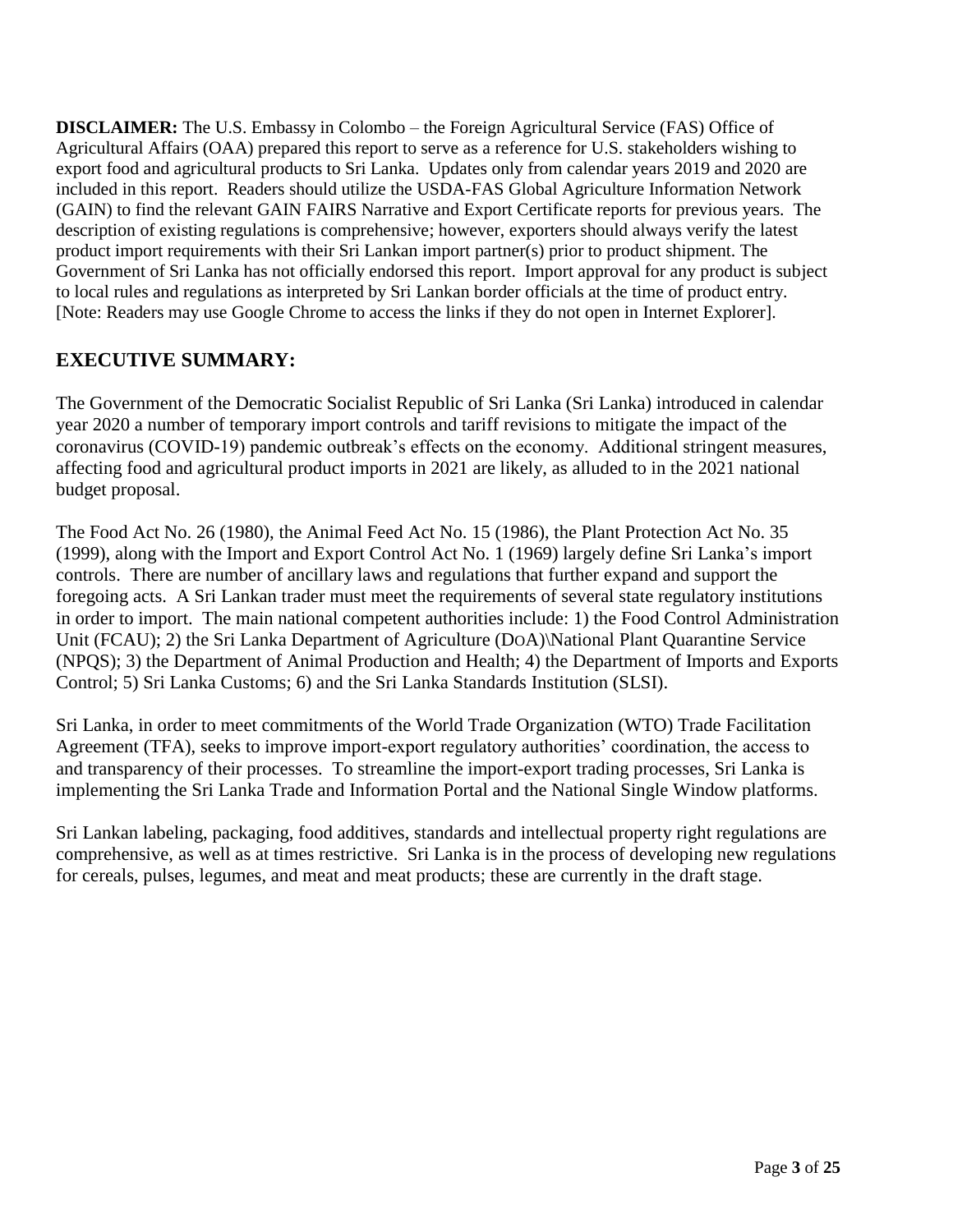## **SECTION I – FOOD LAWS**

The [Food Act No. 26 \(1980\)](http://extwprlegs1.fao.org/docs/pdf/srl14452.pdf), the [Animal Feed Act No. 15 \(1986\)](http://extwprlegs1.fao.org/docs/pdf/srl28744.pdf), the [Plant Protection Act No. 35](https://srilankatradeportal.gov.lk/kcfinder/upload/files/Legal_1512627213.pdf)  [\(1999\)](https://srilankatradeportal.gov.lk/kcfinder/upload/files/Legal_1512627213.pdf), and Import and Export Control Act No. 1 (1969) regulate Sri Lanka's import controls. A Sri Lankan trader must meet the requirements of several state regulatory institutions in order to import.

The main national competent authorities include:

- [Food Control Administration Unit](http://eohfs.health.gov.lk/food/index.php?option=com_content&view=featured&Itemid=101&lang=en) (FCAU)
- [Department of Agriculture](https://www.doa.gov.lk/index.php/en/) (DOA)[\National Plant Quarantine Service](https://www.doa.gov.lk/SCPPC/NPQS/index.php/main-services/import) (NPQS)
- [Department of Animal Production and Health](http://www.daph.gov.lk/web/index.php?lang=en) (DAPH)
- Department of Imports and Exports Control
- [Sri Lanka Customs](http://www.customs.gov.lk/)
- [Sri Lanka Standards Institution](https://www.slsi.lk/index.php?lang=en) (SLSI)

**The Food Act No. 26 (1980):** The act regulates the manufacture, import, sale, and distribution of food in Sri Lanka. This act establishes the formation of the "Food Advisory Committee (FAC)." The Director of Health Services chairs the FAC, while the Assistant Director of Health Services in charge of the FCAU is the Secretary of the Food Advisory Committee.

The Food Advisory Committee has the mandate to advise the Minister of Health on matters arising out of the administration of the Food Act No. 26 (1980), as well as implement functions assigned under the act. The Food Advisory Committee appoints sub-committees, as it deems fit to exercise powers and perform the duties and or discharge functions of the FAC as delegated. The FAC appoints members to these sub committees. The act provides for a food authority at the local administrative level to execute and enforce the act's provisions. The Director of Health Services serves as the chief food authority, supervising, guiding, and coordinating the work of subordinate, local-level food authorities.

The Ministry of Health's Deputy Director General for Environmental Health, Occupation Health and Food Safety leads the Food Control Administration Unit. The Director for Environmental Health, Occupational Health and Food Safety, reporting to the Deputy Director General supervises daily activities in the Food Control Administration Unit.

The Sri Lanka's Food Control Administration Unit implements import control procedures at the national borders to ensure the safety of the food for human consumption. Live animals, raw meat and feed, which are controlled by the Department of Animal Production and Health, and plant products which are controlled by the Department of Agriculture\National Plant Quarantine Service are not regulated by the Food Control Administration Unit. All parties, however, carry out coordinated regulation as necessary under required circumstances.

**Animal Feed Act No. 15 (1986):** This act regulates Sri Lanka's animal feed imports. The act regulates, supervises, and controls the manufacture, sale and distribution of animal feed and related matters. The act establishes the Animal Feed Advisory Committee, consisting of the Director of Animal Production and Health, a representative from the animal feed trade, and three specialists with animal feed technical knowledge and experience, as appointed by the Minister of Health.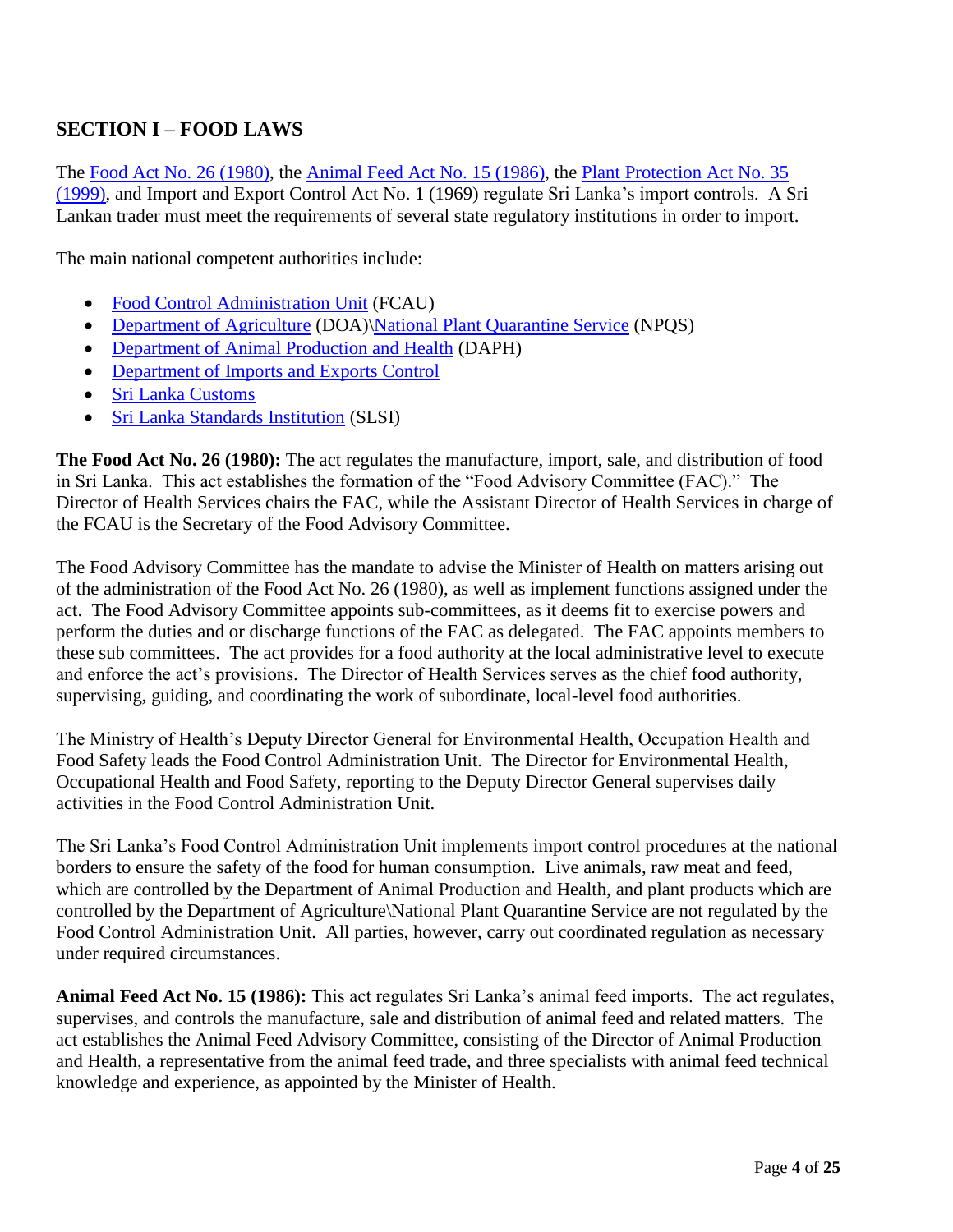The Animal Feed Advisory Committee advises the Registrar of Animal Feed on: 1) the licensing of animal feed and the manufacture, storage, preparation for sale, and the sale of animal feed; 2) establishes the minimum standard as to the composition, strength, quality and purity of any approved animal feed; 3) fixes the maximum level of deleterious or inert material allowable in approved animal feed; 4) makes recommendations to the Controller of Imports and Exports on matters relating to the import and export of animal feed, and ingredients; 5) sets out the manner in which approved animal feed shall be analyzed; and 6) takes other steps as prescribed that are connected with or incidental to the aforesaid matters.

The Department of Animal Production and Health is the state institution responsible for providing technical leadership to the livestock industry and its stakeholders. It controls the import of livestock, animal products, animal byproducts, and animal feed at the border. However, if the animal feed derives from a plant ingredient(s), the DAPH and the NPQS share responsibility. The import of such requires prior approval of both the DAPH and National Plant Quarantine Service. The Animal Feed Act No. 15 (1986) stipulates that no person shall manufacture or import any animal feed or animal feed ingredient without a valid license issued by the Registrar of Animal Feed. Entities desiring a license to manufacture any animal feed for sale must apply to the Registrar.

Four categories of consignments requiring animal quarantine inspection and sampling:

- Live animals
- Animal product and animal byproducts
- Animal feeds and feed ingredients
- Veterinary drugs and biologicals

**Plant Protection Act No. 35 (1999):** The National Plant Quarantine Service is responsible for the enforcement and implementation of the Plant Protection Act No. 35 (1999) as it pertains to plant quarantine activities. The Director General of Agriculture is responsible for the general administration of the act, nominating officers necessary for assisting in carrying out the act's provisions. The Plant Protection Act No. 35 (1999) requires that exports to Sri Lanka adhere to phytosanitary requirements (including quarantine) specified in the NPQS issued import permit.

Agricultural product imports require a phytosanitary certificate. However, not all commodities require an import permit. Low-risk, regular bulk commodities entry freely without import permits and or without phytosanitary certificates.

Sri Lanka's sole law specific to the issue of genetic engineering (GE) is the [Control of Import, Labeling](http://eohfs.health.gov.lk/food/images/pdf/regulations/food_control_of_import_labelling_and_sale_of_genetically_modified_foods_regulations_2006_en.pdf)  [and Sale of Genetically Modified Foods Regulations \(2006\)](http://eohfs.health.gov.lk/food/images/pdf/regulations/food_control_of_import_labelling_and_sale_of_genetically_modified_foods_regulations_2006_en.pdf) (known as the GM Food regulations) under the [Food Act No. 26 \(1980\)](http://extwprlegs1.fao.org/docs/pdf/srl14452.pdf). Some provisions of existing laws, however, are used to control, check, and ban the introduction of GE products. The import and sale of GE products, including ingredients for human consumption are highly restricted. Products intended for human consumption that contain GE ingredients must receive the approval of Sri Lanka's Chief Food Authority.

Sri Lanka's general quarantine procedure for the import of plant and plant products does not permit the entry of genetically modified organisms (GMOs) and living modified organisms (LMOs). The absence of a functioning approval mechanism effectively bans the sale of seeds and other agricultural products derived from genetic engineering. Sri Lanka has yet to approve food products with GE ingredients.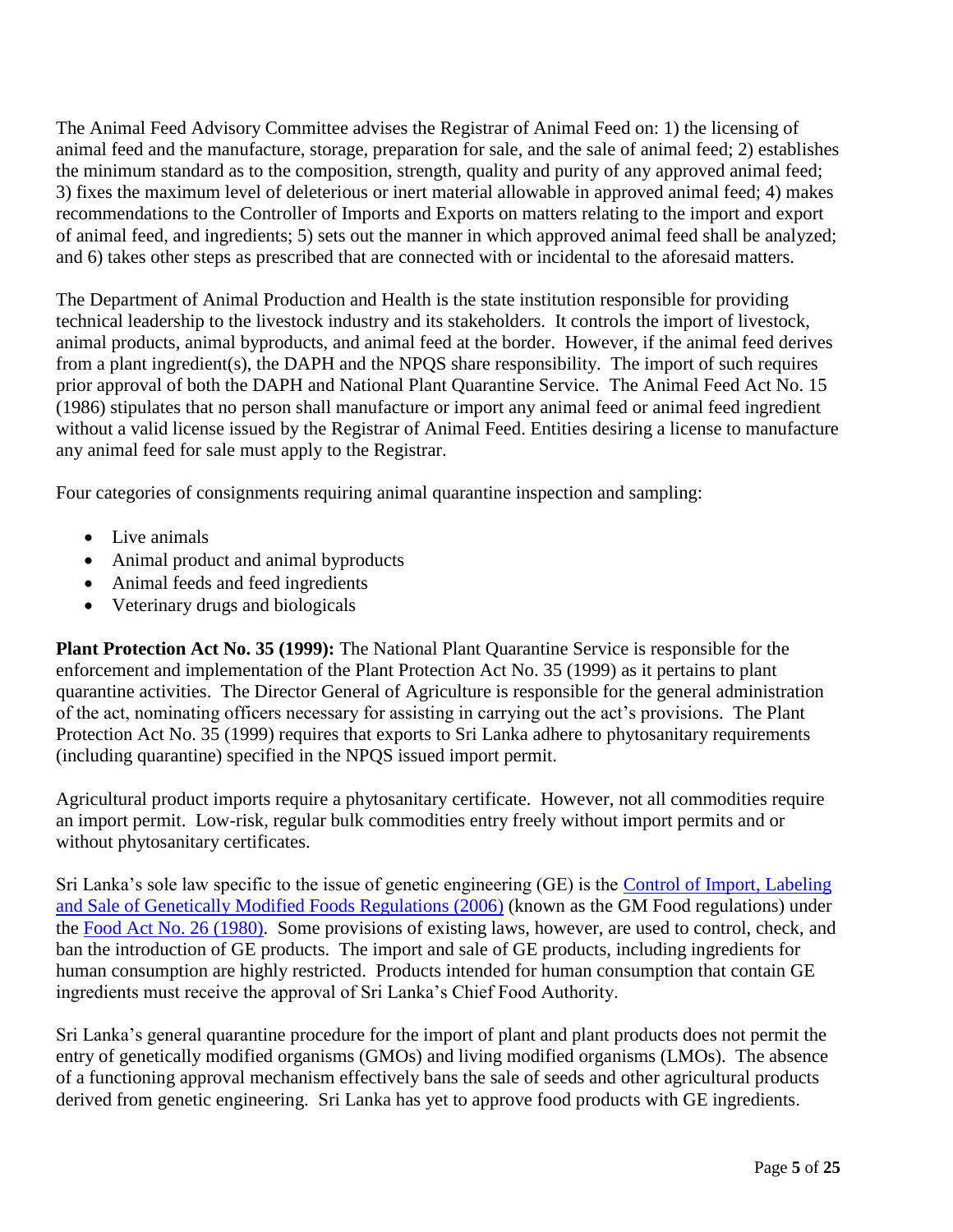**Import and Export Control Act No. 01 (1969):** The Import and Export Act No. 01 (1969) established Sri Lanka's Department of Imports and Exports Control, with the objective of controlling imports and exports. The department implements the government's import and export policy decisions premised on national security, economic considerations, public health, environmental concerns, and or other determinants, in accordance with the act. It is the regulatory body responsible for imports and exports subject to licensing requirements. The department establishes and publishes regulations for the implementation of the government's import and export policies. These regulations control the import and or export of select commodities or items subject to import and export licensing.

Sri Lanka Customs, a non-ministerial organization established by the Customs Ordinance No. 17 (1869), processes food items' inspection and certification. The Director General of the Customs is the chief authority, and, in addition, there are five Additional Director Generals. Major functions of the department include the collection of customs duties, levies on the behalf of other government authorities, and securing the nation's ports-of-entry.

**World Trade Organization (WTO) Trade Facilitation Agreement:** On May 31, 2016, Sri Lanka submitted its Trade Facilitation Agreement's (TFA) instrument of ratification to the World Trade Organization. To meet its requirements, in June 2014, Sri Lanka established the National Trade Facilitation Committee (NTFC). The Director General of Customs and the Director General of Commerce co-chair the NTFC, which consists of twelve state agencies and seven private sector chambers of commerce. The committee coordinates interagency TFA implementation activities, as well as other trade facilitation initiatives.

### **Major Trade Barriers Identified**

Sri Lanka requires poultry meat to meet stringent, trade restrictive microbiological standards. The standards require that product samples to be salmonella-free. Sri Lanka's [\(draft\) Food \(Meat and Meat](http://eohfs.health.gov.lk/food/images/pdf/Draftregulations/Food-Meat-and-Meat_Products-Regulations-2020.pdf)  [Products\) Regulations \(2018\)](http://eohfs.health.gov.lk/food/images/pdf/Draftregulations/Food-Meat-and-Meat_Products-Regulations-2020.pdf) includes the same standards for meat and meat products. The Food Act No. 26 (1980) designates that only the [Medical Research Institute \(MRI\)](http://www.mri.gov.lk/) based in Colombo (capital city) can carry out microbiological testing, which results in the testing being is time-consuming, subject to delay.

A number of food labeling regulations restrict trade. For example, the introduction of the [Food \(Color](http://eohfs.health.gov.lk/food/images/pdf/regulations/Colour-coding-solids-English.pdf)  [Coding for Sugar, Salt and Fat\) Regulations \(2019\)](http://eohfs.health.gov.lk/food/images/pdf/regulations/Colour-coding-solids-English.pdf) is trade restrictive. The regulation's color-coding requirements are onerous and do not necessarily better inform consumers.

Since March 2020, Sri Lanka has implemented a number of temporary import controls and tariff revisions to mitigate the impact of COVID-19's effects on the economy. On July 16, 2020, the government again revised temporary import controls. The July 2020 regulation applies to commodities/products loaded on or after July 17, 2020 (at the loading port), though differing dates are stipulated for some specific commodities/products (based on the payment terms). The regulation is flexible for the import of raw materials for local value addition, and export processing. The measures are affecting U.S. food and agricultural commodity exports to Sri Lanka (see, [GAIN-SRI LANKA –](https://apps.fas.usda.gov/newgainapi/api/Report/DownloadReportByFileName?fileName=Sri%20Lanka%20Revises%20Import%20Control%20Regulations%20Further%20on%20July%2016%20Due%20to%20COVID-19_Colombo_Sri%20Lanka_07-24-2020) CE2020-0012 – [Sri Lanka Revises Import Control Regulations Further on July 16](https://apps.fas.usda.gov/newgainapi/api/Report/DownloadReportByFileName?fileName=Sri%20Lanka%20Revises%20Import%20Control%20Regulations%20Further%20on%20July%2016%20Due%20to%20COVID-19_Colombo_Sri%20Lanka_07-24-2020) Due to COVID-19 and the [Sri Lanka Department of Imports and Exports Control\).](http://www.imexport.gov.lk/index.php/en/downloads/gazette.html)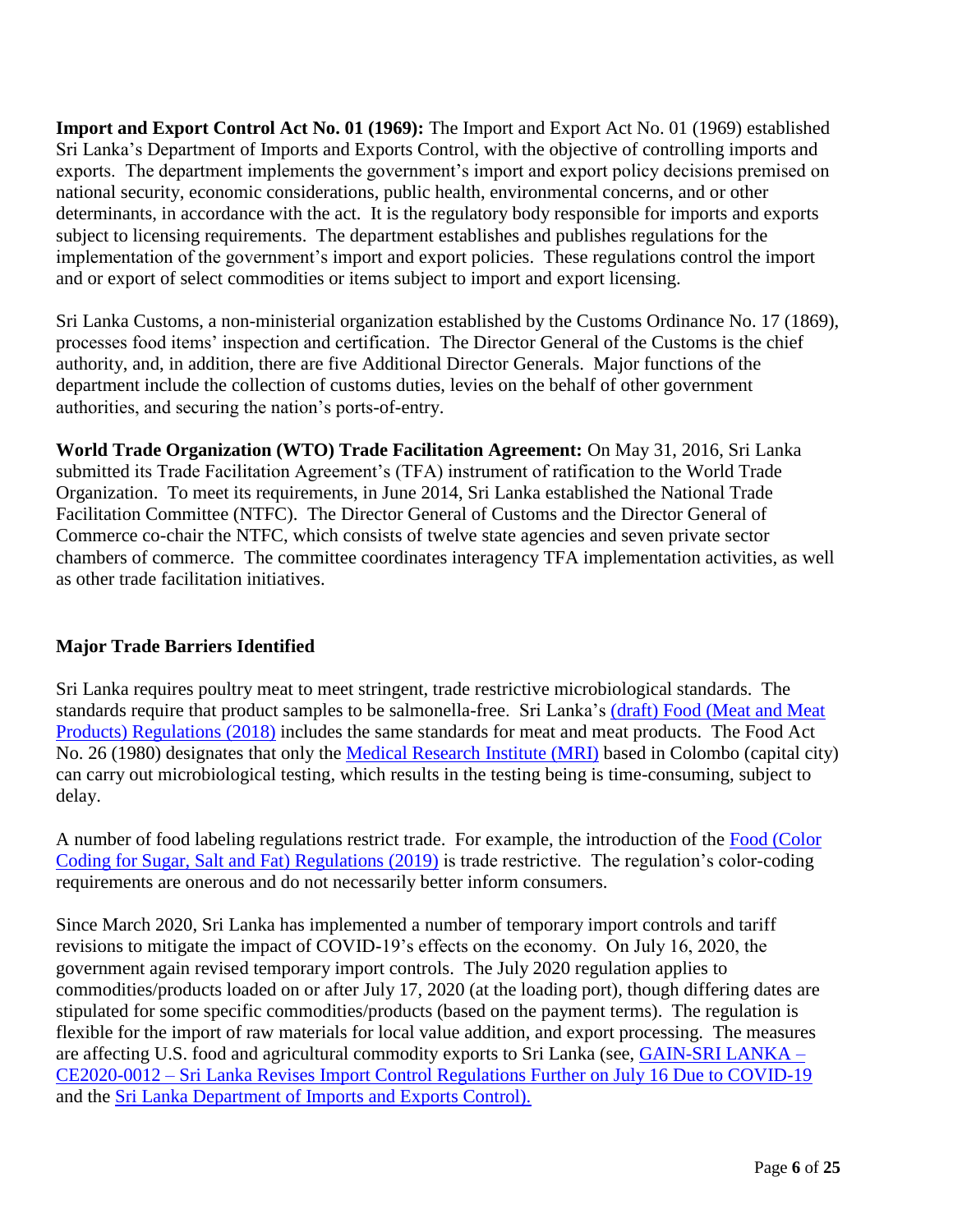## <span id="page-6-0"></span>**SECTION II – LABELING REQUIREMENTS**

### **General Labeling Requirements**

The [Food \(Labeling and Advertising\) Regulations \(2005\)](http://eohfs.health.gov.lk/food/images/pdf/regulations/food_labelling_and_advertising_regulations_2005_en.pdf) regulate general food labeling in Sri Lanka. The regulation requires package or container labeling; with the label printed in any two of the three languages (i.e., Sinhala, Tamil, or English). The label must be indelibly printed, painted, or affixed on the main panel (for imports, affixing a supplementary label is permissible). The regulation does not apply to packaged food weighed, counted, and or measured in the consumer's presence of the purchaser.

Packaging main panel must contain:

- The common name of the contents must appear in two of the three languages in bold letters.
- Brand or trade name if any, in any one or more of the three languages.
- $\bullet$  Net contents of the package expressed in international symbols: grams (g); kilograms (kg); milliliters (ml); and or liters (l).

Packaging needs to contain on a panel, except in the case of prepacked food products that do not exceed 25 grams, the following:

- Permitted food additives by name or INS number.
- Storage and use instructions.
- Name and address of the manufacturer, packer, or distributor in Sri Lanka.
- Batch number
- Date of expiry and manufacture (imported bulk food date of manufacture and repacking) in the format of DD/MM/YY or YY/MM/DD. The expiry date can be on the bottle closure for bottled milk and carbonated milk cans – lid or top/bottom of the can. A date of expiry is not required for sugar, tea, cereals, and pulses sold in wholesale packs, fresh vegetables, fruits, roots and tubers, and for bread (other than sliced bread).
- List of ingredients by common names in descending order of their proportions.
- Country of origin (for imported food).
- For a food treated with ionizing radiation, or utilizing ingredients of same effect, it must carry a written statement in close proximity to the common name of the food and indicate with the international (weight/volume symbol).
- Any other declarations required by regulations.

Special regulations apply for, but are not limited to:

- Blended oil
- Fruit-based beverages for direct consumption of reconstituion.
- Carbonated soft drinks
- Vinegar
- Use of fruits and pictorial presentation of fruits on non fruit-based confectionaries, chocolates, biscuits, similar produsts, drink mixes, dessert preparations.
- Specil nutritive values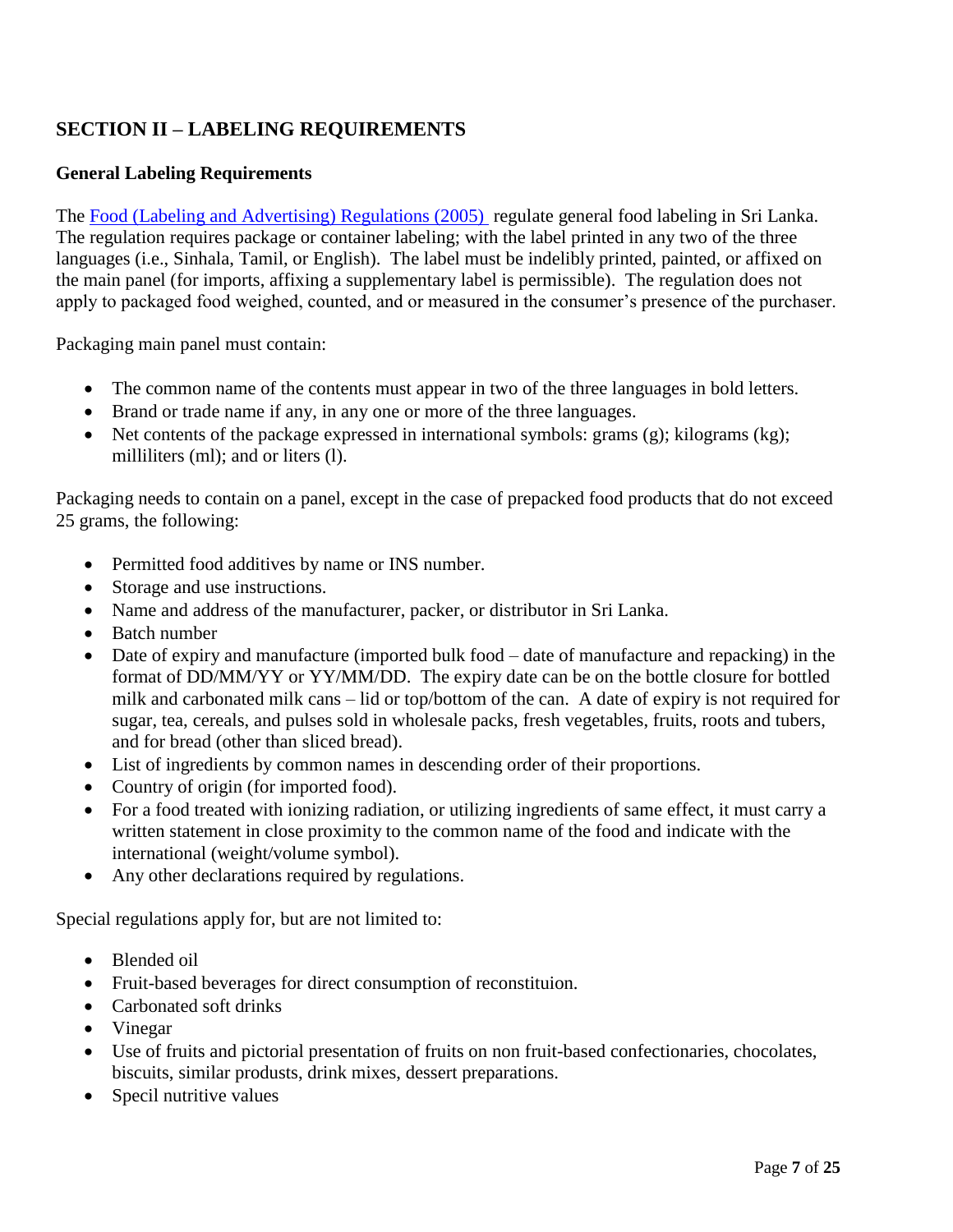- Enriched food
- Special dietary use
- Use of terminology relating to medicinal property and use for specified illnesses.
- Irradiated products, or when an irradiated product is used an ingredient of a product.
- Use of "butter" in the label of chocolates and flour confectionary products.
- Use of "natural"
- Use of "substitute"

**Shelf Life of Imported Food:** Under the [Food \(Shelf Life of Imported Food Items\) Regulation \(2011\)](http://eohfs.health.gov.lk/food/images/pdf/regulations/food_flavouring_substances_and_flavour_enhancers_regulations_2013_en.pdf), the Food Control Administration Unit regulates the shelf life of imported food products. At the pointof-entry into Sri Lanka, the food should count a minimum of 60 percent of its shelf life. The regulation states that the shelf life of an imported food is determined from the date-of-manufacture and the date-ofexpiry declared by the manufacturer. During this time, the product is considered safe for human consumption and is of satisfactory quality in terms of nutritional value, flavor, texture and appearance. [Exemptions: An August 14, 2015 amendment, exempts imported sugar, cereals and pulses in wholesale packs, fresh fruits and vegetables, bulbs, roots and tubers which have not been peeled or cut from the food shelf life regulation].

### **Other Specific Labeling Requirements**

Labeling Food Sweeteners: The [Food \(Sweeteners\) Regulations \(2014\)](http://eohfs.health.gov.lk/food/images/pdf/regulations/food_sweeteners_regulations_2014_en.pdf) provides labeling guidelines for use of combined, permitted sweeteners. The label shall provide the total percentage of the combination of sweeteners, not to exceed hundred percent.

The label shall contain:

- A description with "contains permitted sweeteners "X" and "Y."
- A warning "Excessive consumption may induce laxative effects" when it contains polyols (Sorbitol, Xylitol, Lactitol, Mannitol, Maltitol, Erythritol) or Isomalt.
- When aspartame is present, the warning "Shall not be used by phenylketonurics" and "Not recommended for children."

**Labeling Food Antioxidants:** As per the [Food \(Antioxidants\) Regulations \(2009\)](http://eohfs.health.gov.lk/food/images/pdf/regulations/food_antioxidants_regulations_2013_en.pdf), every package, or container of food with permitted antioxidants must include a legible label stating:

- For each permitted antioxidant, the common or usual name, the appropriate International Numbering System (INS) number, and the percentage of each antioxidant present in the preparation in the container.
- Where any other substance is present in the preparation, the common or usual name or an appropriate INS number of each such substance.
- If two or more such substances are present, the proportion of each permitted antioxidant and of each other substance present in the preparation.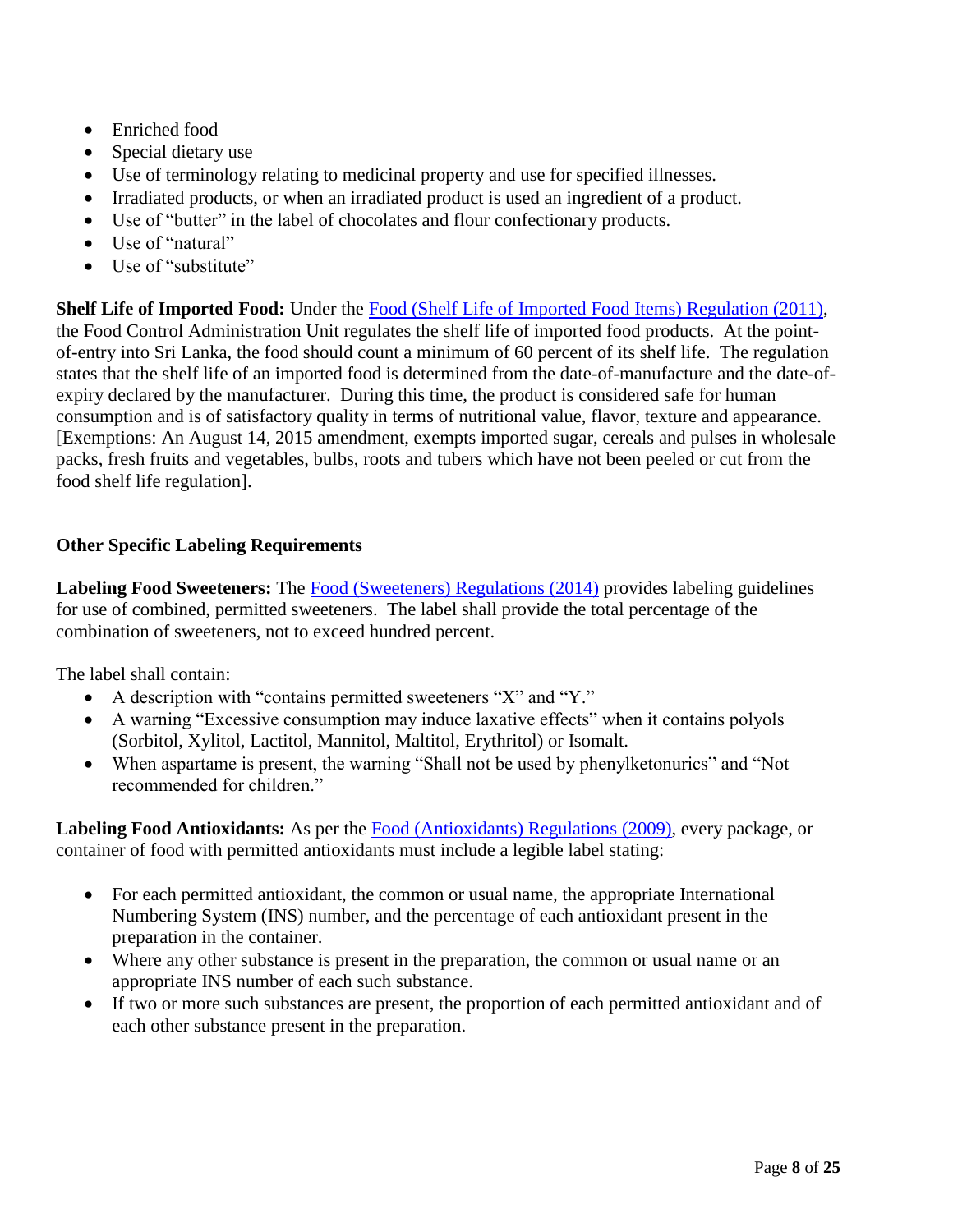Labeling Food Preservatives: The [Food \(Preservatives\) Regulation \(2019\)](http://eohfs.health.gov.lk/food/images/pdf/regulations/preservative-english.pdf) mandates that the label on every package or container of food declares the added permitted preservative as specified in the Food (Labeling and Advertising) Regulation (2005). The regulation requires a label stating:

- For each permitted preservative, the common name, and INS number.
- Where more than one substance is present, the common GAMES and INS numbers.
- Where a permitted preservative is admixed with a diluent, the proportions of the diluent and the preservative present, in the diluted preparation.

**Labeling Food Flavoring Substances and Flavor Enhancers:** The [Food \(Flavoring Substances and](http://eohfs.health.gov.lk/food/images/pdf/regulations/food_flavouring_substances_and_flavour_enhancers_regulations_2013_en.pdf)  [Flavor Enhancers\) Regulations \(2013\)](http://eohfs.health.gov.lk/food/images/pdf/regulations/food_flavouring_substances_and_flavour_enhancers_regulations_2013_en.pdf) requires the labeling of flavoring substances and enhancers to comply with the provisions of the Food (Labeling and Advertising) Regulations (2005). The label printed on, or attached to the package of food should state:

- A natural flavoring substance as an ingredient, including the words "natural  $(X)$  flavor"  $(X)$ .
- The description of the flavor (e.g., natural mango flavor, natural chicken flavor).
- Nature identical flavoring substance as an ingredient, include the words "nature identical  $(X)$ flavor.''
- An artificial flavoring substance as an ingredient, include the words "artificial (X) flavor."
- Any flavor enhancer or enhancers as an ingredient, include the words ''flavor enhancer used'' or ''flavor enhancers used'' as the case may be, along with the common name or names and the INS number.
- Number or numbers, as the case may be.
- The label printed on or attached to the package of food shall not describe any nature identical flavors in conjunction with any food as "natural flavors."

**Labeling of GE Food:** Sri Lankan trade regulations require the mandatory labeling of imported goods with genetically engineered ingredients under Control of Import, Labeling and Sale of Genetically [Modified Foods Regulations \(2006\)](http://eohfs.health.gov.lk/food/images/pdf/regulations/food_control_of_import_labelling_and_sale_of_genetically_modified_foods_regulations_2006_en.pdf) under the [Food Act, No. 26 \(1980\)](http://extwprlegs1.fao.org/docs/pdf/srl14452.pdf) (known as the GM Food regulations). All food product imports with a content greater than 0.5 percent (by volume) of GEderived ingredients require prior approval.

**Labeling of Sugar, Salt, and Fat Containing Foods:** The [Food \(Color Coding for Sugar, Salt and Fat\)](http://eohfs.health.gov.lk/food/images/pdf/regulations/Colour-coding-solids-English.pdf)  [Regulations \(2019\)](http://eohfs.health.gov.lk/food/images/pdf/regulations/Colour-coding-solids-English.pdf) regulates solid and semi-solid food. Locally manufactured and imported foods retail containers require labeling for sugar, salt (sodium) and or fat content (see, [GAIN-SRI Lanka –](https://apps.fas.usda.gov/newgainapi/api/Report/DownloadReportByFileName?fileName=Food%20Color%20Coding%20for%20Sugar-Salt-Fat%20Regulations%202019_Colombo_Sri%20Lanka_02-05-2020) CE2020- 0001 – [Food Color Coding for Sugar-Salt-Fat](https://apps.fas.usda.gov/newgainapi/api/Report/DownloadReportByFileName?fileName=Food%20Color%20Coding%20for%20Sugar-Salt-Fat%20Regulations%202019_Colombo_Sri%20Lanka_02-05-2020) Regulations 2019. The regulation's effective date was June 1, 2019, with a grace period extended to the industry until December 31, 2020. For each of the components (sugar, salt, and or fat), the regulation: 1) defines the dimensions of the logo; 2) requires that the logo be displayed in Sinhala, Tamil, and English languages; 3) indicates the format of the quantitative descriptions of the package content; and 4) the color coding to be specified for each component on the packaging. For each component (sugar, salt, and fat), the logo will display in green, yellow or red color, based on the content of those ingredients in 100 grams. Green signals healthy and safe levels of sugar, salt, or fat. Yellow suggests caution. While red signals an unhealthy level of sugar, salt, and or of fat.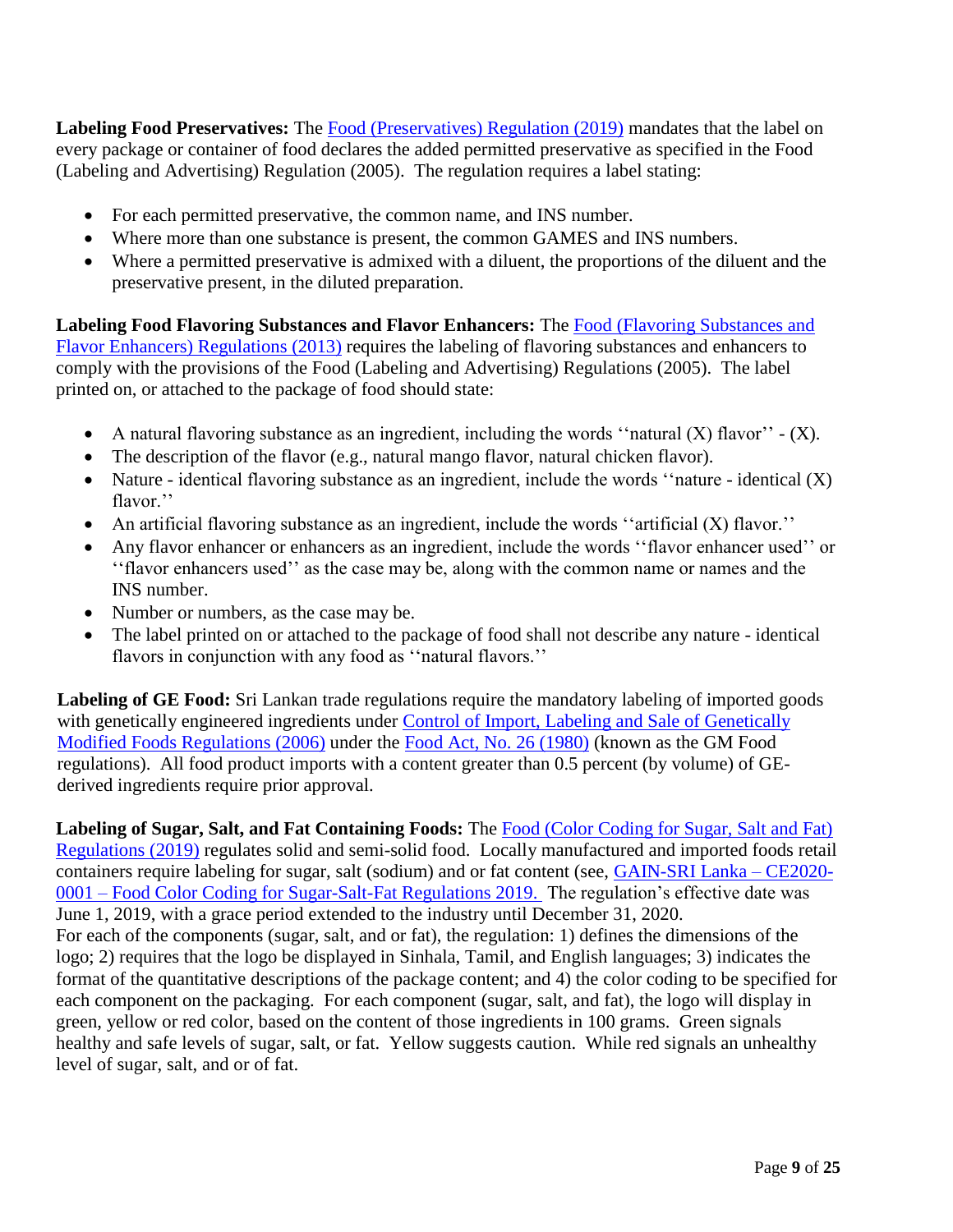| 86           | ලනු         | මේද     |
|--------------|-------------|---------|
| சீனி         | உப்பு       | Gasagun |
| <b>Sugar</b> | <b>Salt</b> | Fat     |
| g/100g       | g/100g      | g/100g  |

The provisions of the regulation do NOT apply to the following:

- Primary agricultural products.
- Spices, condiments, curry mixtures or flavoring mixtures sold in a separate pack.
- Food for special dietary uses.
- Any food package, where the food is of the nature, quality, quantity, origin or brand requested by the purchaser and which are weighed, counted or measured in the presence of the purchaser.
- Bulk packages, if the retail packages meet the specified regulations.
- Infant milk formulae.
- Products packaged solely for export purposes.
- Any solid or semi-solid food upon reconstitution as per directions of the label of the container of such food where such food becomes a liquid at consumption level; or
- Any solid or semi-solid food manufactured before the date on which these regulations took effect.

**Labeling Animal Feed:** The Animal Feed Act No. 15 (1986) requires affixing or printing a label on every container of animal feed sold. The label should include following details in three languages (Sinhala, Tamil and English):

- The trade name of the approved animal feed.
- The common names of the active ingredients of the approved animal feed.
- A statement of the composition of the approved animal feed expressed on a weight percentage basis, and in the case of liquid formulation, expressed as grams per liter.
- The name and address of the manufacturer.
- A statement as to whether the approved animal feed is a simple feed or a compounded feed.
- The statement "Approved animal feed under the Animal Feed Act No. 15 of 1986" shall be the symbol indicating that the animal feed has been declared as an approved animal feed under this act and the license number assigned to it by the Registrar.
- Any other particulars as may be prescribed by the act.

## <span id="page-9-0"></span>**SECTION III – PACKAGING AND CONTAINER REGULATIONS**

The [Food \(Packaging Materials and Articles\) Regulations \(2010\)](http://eohfs.health.gov.lk/food/images/pdf/regulations/food_packaging_materials_and_articles_regulation_2010_en.pdf) regulate any food packaging material, or article, which under normal conditions is injurious to human health and or deteriorates organoleptic properties. It regulates packaging material used in food imports into Sri Lanka. This regulation extends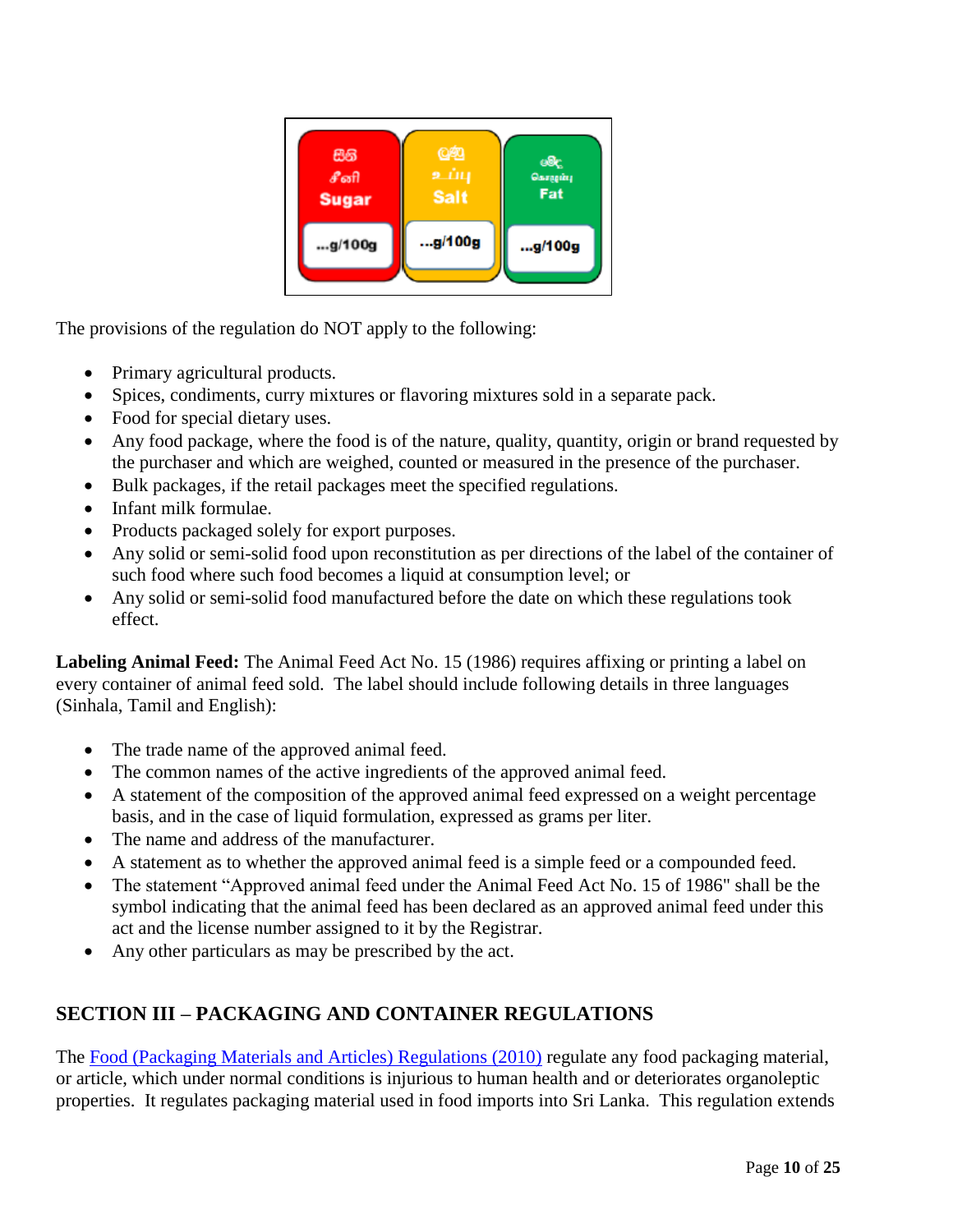to the manufacture, transport, advertisement for sale, sale, packaging, storing, use or distribution of any food packaging material in Sri Lanka.

The regulation prohibits import of food under the following circumstances:

- If the food is packed in any packaging material or article made of enamel or glazed earthenware which is capable of imparting lead, antimony, arsenic, cadmium, or any other toxic substance or if the material is not resistant to acid as prescribed by the regulation.
- If the food is packaged in rigid or semi-rigid packaging material or article or any vessel made of polyvinyl chloride that contains more than 1 milligram (mg)/kg of vinyl chloride monomer.
- If the food contains more than 0.05 mg/kg of vinyl chloride monomer.
- In any damaged package or container.
- Any vinyl chloride plastic in coating applied to fresh fruits in order to retain freshness.
- Any bottle, box or other container made of or containing acrylonitrile plastic or container.

Other food packaging requirements (but is not limited to):

- The manufacturer, in compliance with international standards, must certify that all components of the plastic laminate, including adhesives and ink.
- Food may not be packed in packages, containers intended or used for non-food products.
- Some defined food products may not be packed in materials used for any other purpose.
- Any package, container that made from recycled plastic.
- The regulation defines tests for the packages, appliances, containers, and vessels used for storage of food and cooking.

No special packaging instructions are available for animal feed. However, the act authorizes the relevant ministry to issue packing methods and specification regulations.

### <span id="page-10-0"></span>**SECTION IV – FOOD ADDITIVE REGULATIONS**

**Food Additives:** Depending on the type, food additives fall under several regulations. However, the Food (Additives – [General\) Regulations \(2019\) s](http://eohfs.health.gov.lk/food/images/pdf/regulations/additive-english.pdf)um up all the different types of regulations. The regulation identifies the food additives permitted in food imports, their manufacture, sale, advertisement, and storage and or distribution.

The regulation permits food additives used for technological functions. These are specified in the regulation and covered by the list and limits for the substances published in the General Standard for Food Additives (GSFA) of the *Codex Alimentarius* Commission, unless regulated by food additives specified in product standards established under the Food Act.

The following regulations permit additives:

- [Food \(Preservatives\) Regulation \(2019\)](http://eohfs.health.gov.lk/food/images/pdf/regulations/preservative-english.pdf)
- [Food \(Sweeteners\) Regulations \(2014\)](http://eohfs.health.gov.lk/food/images/pdf/regulations/food_sweeteners_regulations_2014_en.pdf)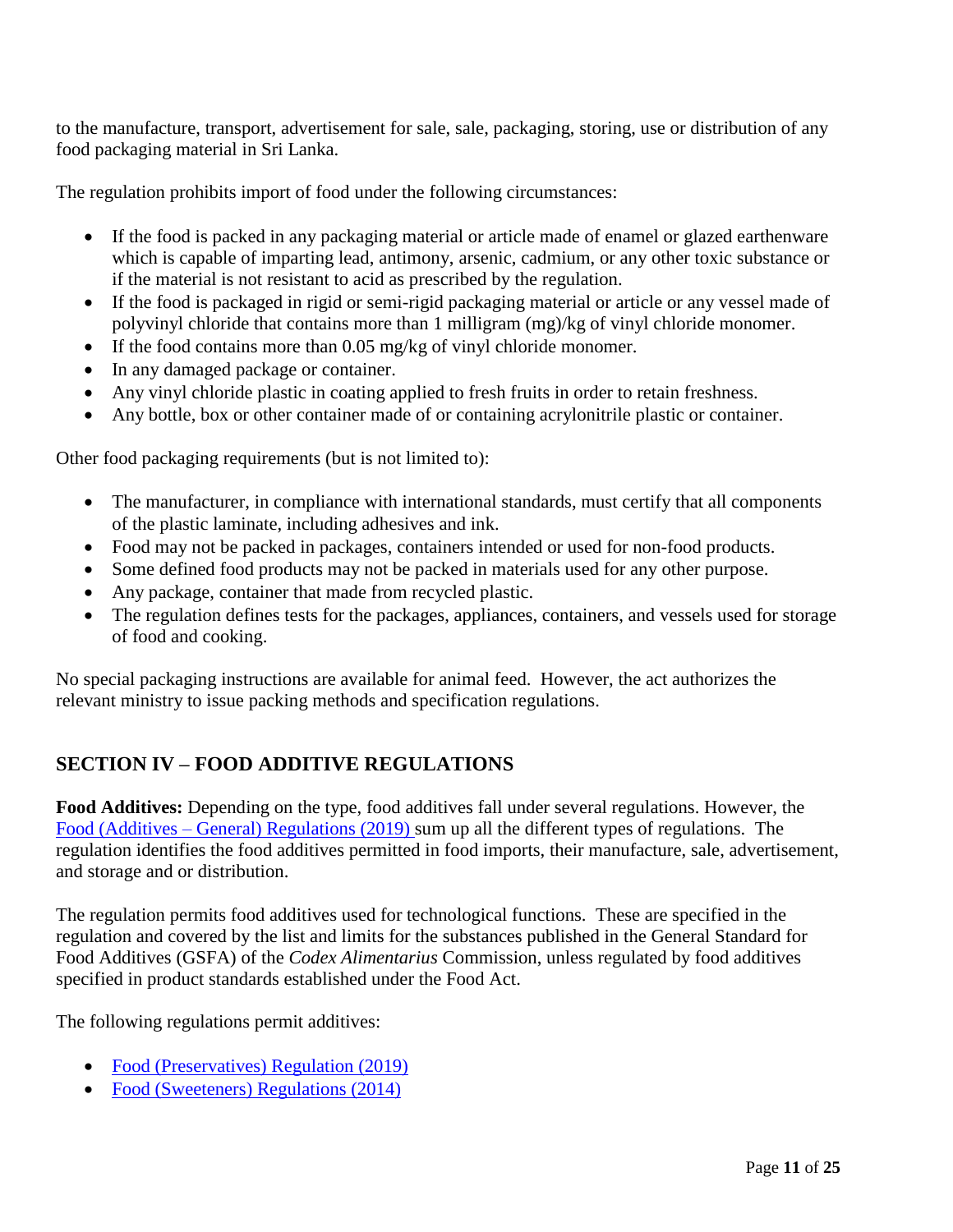- [Food \(Flavoring Substances and Flavor Enhancers\) Regulations \(2013\)](http://eohfs.health.gov.lk/food/images/pdf/regulations/food_flavouring_substances_and_flavour_enhancers_regulations_2013_en.pdf)
- [Food \(Antioxidants\) Regulations \(2009\)](http://eohfs.health.gov.lk/food/images/pdf/regulations/food_antioxidants_regulations_2013_en.pdf)
- [Food \(Coloring Substances\) Regulation \(2006\)](http://eohfs.health.gov.lk/food/images/pdf/regulations/food_colouring_substances_regulations_2006_en.pdf) and its amendments

| <b>CLASS OF FOOD</b>         | <b>TECHNOLOGICAL FUNCTION</b>                                                                                                                      |
|------------------------------|----------------------------------------------------------------------------------------------------------------------------------------------------|
| <b>ADDITIVE</b>              |                                                                                                                                                    |
| Acidity regulators           | Alerts or controls the acidity or alkalinity of a food                                                                                             |
| Anticaking agents            | Reduces the tendency of articles of food to adhere to one another                                                                                  |
| Antifoaming agents           | Prevents or reduces foaming                                                                                                                        |
| Flour treatment agents       | A substance added to flour to improve its baking quality and color                                                                                 |
| Color retention agents       | Stabilizes, retains or intensifies the color of food                                                                                               |
| Emulsifiers                  | Substances which when added to food are capable of facilitating uniform<br>dispersion                                                              |
| Firming agents               | Makes or keeps tissues of fruits or vegetables firm and crisp, or interacts<br>with gelling agents to produce or strengthen a gel                  |
| Foaming agents               | Make it possible to form or maintain a uniform dispersion of a gaseous<br>phase in a liquid or solid food                                          |
| Glazing agents               | A substance which is applied to the external surface of a food                                                                                     |
| Humectants                   | Prevents food from drying out by counteracting the effect of a wetting agent<br>atmosphere having a low degree of humidity                         |
| Propellants                  | A gas, other than air, which expels a food from a container                                                                                        |
| Raising/leaving agents       | A substance or combination of substance which liberate gas and thereby<br>increase the volume of a dough                                           |
| Sequestrant/emulsifying salt | Reacts with trace metals in food, forming tightly bound complexes thereby<br>preventing the auto-oxidation of fats and oils and fat-based products |
| Stabilizers                  | Substances which, when added to food, stabilize emulsion                                                                                           |

### **TABLE 1: Sri Lanka, Regulated Food Additives - Technological Functions**

Source: Food (Additives – General) Regulations (2019).

The draft [Food \(Cereals, Pulses, Legumes and Derived Products\) Regulations \(2020\)](http://eohfs.health.gov.lk/food/images/pdf/Draftregulations/Food-Cereal-Pulses-Legumes-Regulations--2019.08.15-lkn-41.pdf) establish suggested food additives and the limits for wheat flour, wheat bread, whole meal bread, other leavened products, biscuits, crackers, cookies, wafers, extruded snacks, instant noodles, cakes, processed cereal foods, and malted foods.

**Food Sweeteners:** Sri Lanka does not permit the use of any sweetener in, or on any food specially prepared for infants or young children as per the Food (Sweeteners) Regulations (2014). The regulation establishes the maximum usage amount of each sweetener category depending on the food type.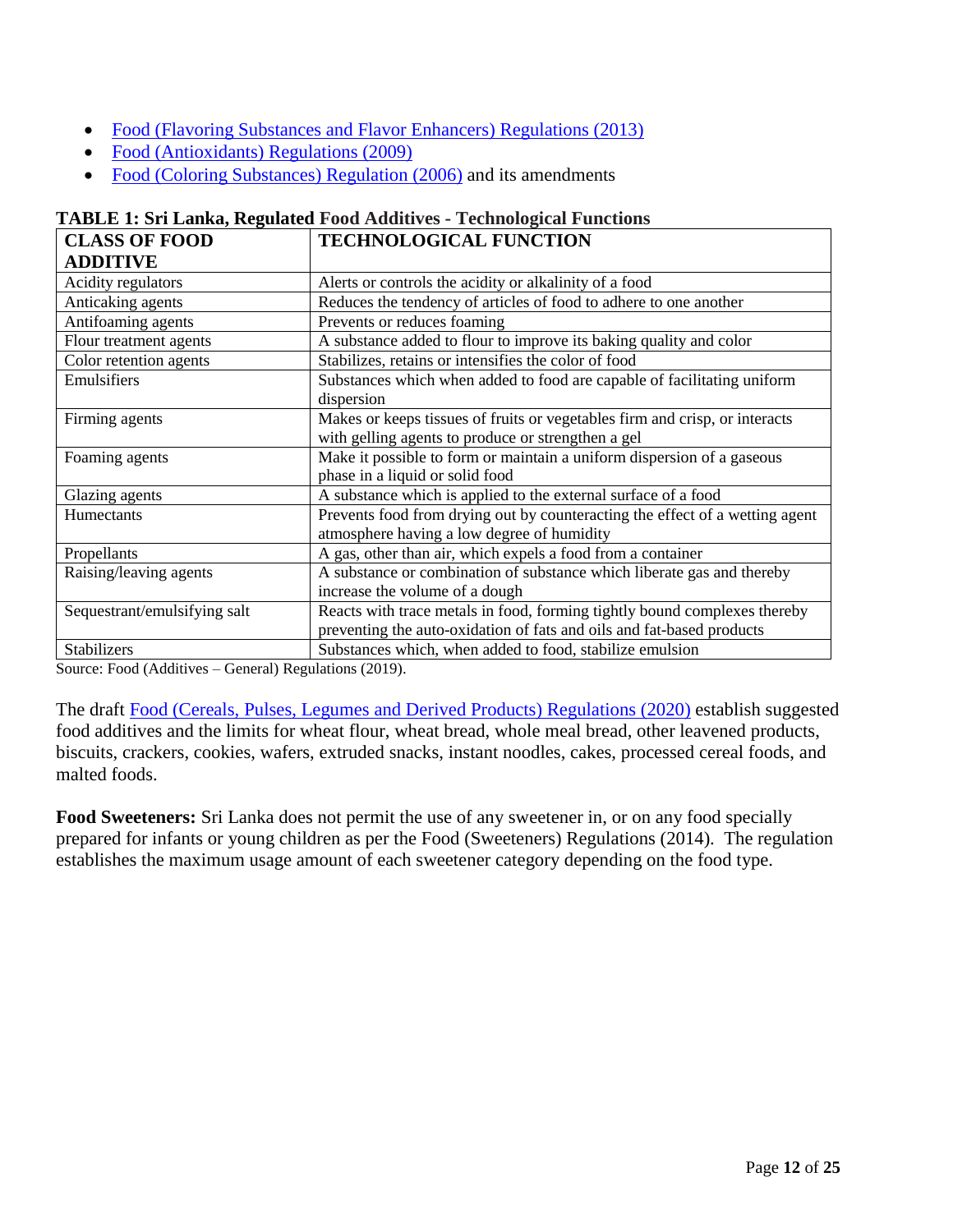| INS No. | <b>PERMITTED</b>            | <b>FOODS IN OR ON WHICH PERMITTED</b>                               |
|---------|-----------------------------|---------------------------------------------------------------------|
|         | <b>SWEETENER</b>            | <b>SWEETENERS</b>                                                   |
|         |                             | <b>MAY BE USED</b>                                                  |
| 420     | Sorbitol                    | Desserts and similar products, Confectionery, Miscellaneous*        |
| 421     | Mannitol                    | Desserts and similar products, Confectionery, Miscellaneous         |
| 950     | Acesulfame K                | Desserts and similar products, Confectionery, Non-alcoholic drinks, |
|         |                             | Miscellaneous                                                       |
| 951     | Aspartame                   | Desserts and similar products, Confectionery, Non-alcoholic drinks, |
|         |                             | Miscellaneous                                                       |
| 953     | Isomalt                     | Desserts and similar products, Confectionery, Miscellaneous         |
| 954     | Saccharin and its sodium    | Desserts and similar products, Confectionery, Non-alcoholic drinks, |
|         | potassium and calcium salts | Miscellaneous                                                       |
| 955     | Sucrose                     | Desserts and similar products, Confectionery, Non-alcoholic drinks, |
|         |                             | Miscellaneous                                                       |
| 960     | Steviol glycoside           | Desserts and similar products, Confectionery, Non-alcoholic drinks, |
|         |                             | Miscellaneous                                                       |
| 961     | Neotame                     | Desserts and similar products, Confectionery, Non-alcoholic drinks, |
|         |                             | Miscellaneous                                                       |
| 965     | Maltitol/Maltitol syrup     | Desserts and similar products, Confectionery, Miscellaneous         |
| 966     | Lactitol                    | Desserts and similar products, Confectionery, Miscellaneous         |
| 967     | Xylitol                     | Desserts and similar products, Confectionery, Miscellaneous         |
| 968     | Erythritol                  | Desserts and similar products, Confectionery, Miscellaneous         |

**TABLE 2: Sri Lanka, Permissible Sweeteners**

Source: Food (Sweeteners) Regulations (2014).

**Food Preservatives:** Sri Lanka regulates the food preservatives that can be imported and used in food. The Food (Preservatives) Regulation (2019) lists permitted food preservatives per food category.

| <b>PERMITTED</b><br><b>PRESERVATIVE</b> | <b>INS NUMBER</b> | <b>ALTERNATIVE FORM THE</b><br>PERMITTED PRESERVATIVE MAY<br><b>BE USED</b>                                                                                                                    | <b>INS</b><br><b>NUMBER</b>                   |
|-----------------------------------------|-------------------|------------------------------------------------------------------------------------------------------------------------------------------------------------------------------------------------|-----------------------------------------------|
| Sorbic acid                             | 200               | Sodium sorbate Potassium sorbate<br>Calcium sorbate                                                                                                                                            | 201<br>202<br>203                             |
| Benzoic acid                            | 210               | Sodium benzoate<br>Potassium benzoate<br>Calcium benzoate                                                                                                                                      | 211<br>212<br>213                             |
| Sulphur dioxide                         | 220               | Sodium sulfite<br>Sodium hydrogen sulfite<br>Sodium metabisulfite<br>Potassium metabisulfite<br>Potassium sulfite<br>Potassium hydrogen sulfite<br>Calcium sulfite<br>Calcium hydrogen sulfite | 221<br>222<br>223<br>224<br>225<br>226<br>227 |

**TABLE 3: Sri Lanka, Permissible Preservatives**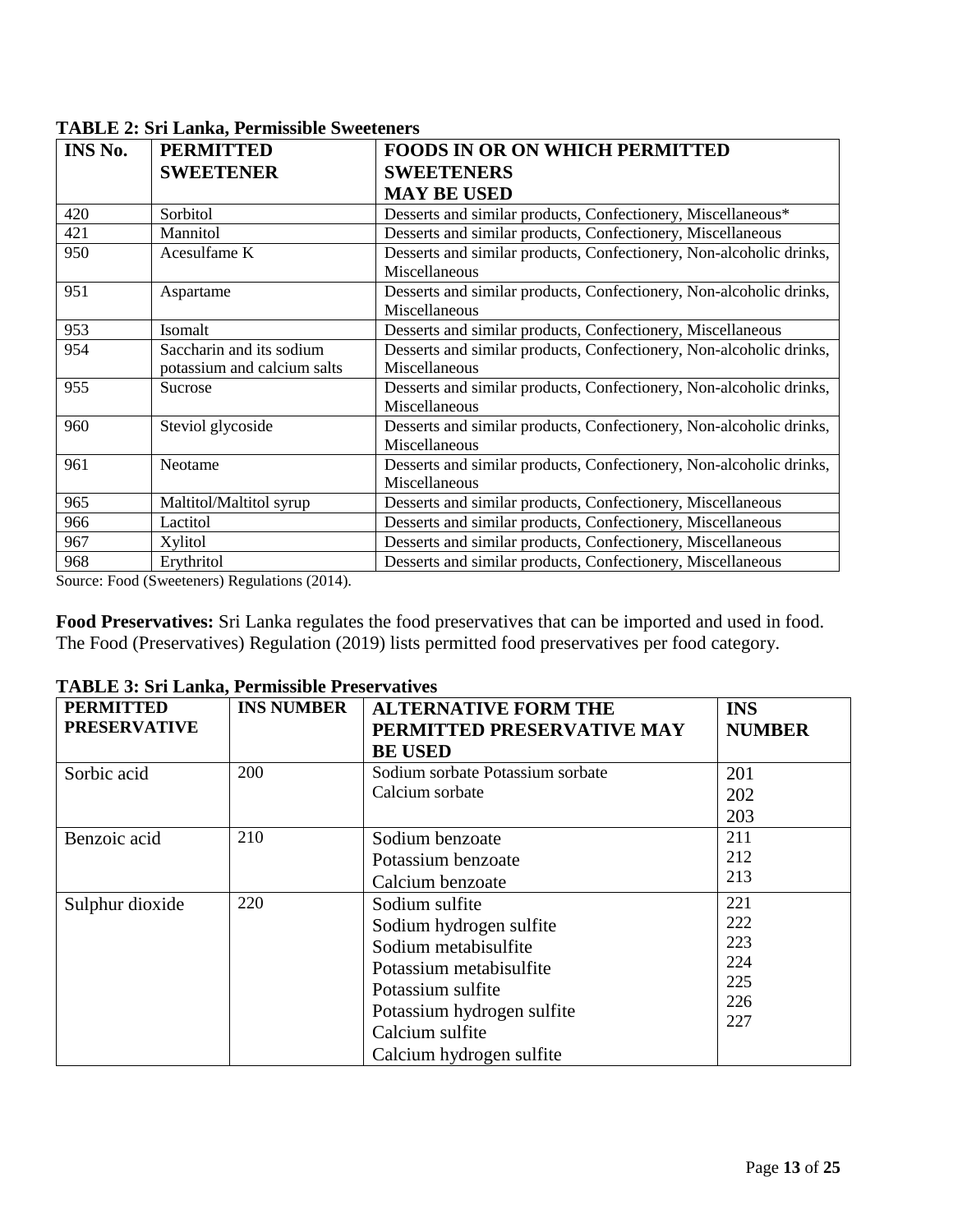| Ortho-phenylphenol | 231 | Sodium ortho-phenylphenate | 232 |
|--------------------|-----|----------------------------|-----|
| <b>Nisin</b>       | 234 |                            |     |
| Potassium nitrite  | 249 |                            |     |
| Sodium nitrite     | 250 |                            |     |
| Propionic acid     | 280 | Sodium propionate          | 281 |
|                    |     | Calcium propionate         | 282 |
|                    |     | Potassium propionate       | 283 |

#### **TABLE 3: Sri Lanka, Permissible Preservatives (continued)**

Source: Food (Preservatives) Regulation (2019).

#### **TABLE 4: Sri Lanka, Food Categories, Permissible Preservatives**

| <b>SPECIFIED FOOD (CATEGORY)</b>             | PERMITTED PRESERVATIVES                                             |
|----------------------------------------------|---------------------------------------------------------------------|
| Dairy Products                               | Sorbates/Propionates/Nisin                                          |
| Fat emulsions mainly of type water-in-all    | Sorbates/ Sulfites/ Propionates                                     |
| Fruits, vegetables and artificially flavored | Sulfites/ ortho-phenylphenol/ Sodium ortho-phenylphenate/ Sorbates/ |
| drinks                                       | Sulfites/Propionates                                                |
| Water based flavored drinks                  | Sorbates/ Sulfites/ Propionates/ Benzoates                          |
| Vegetable products (including mushrooms,     | Sorbates/ Sulfites/ Propionates                                     |
| roots, tubers, pulses, legumes and nuts)     |                                                                     |
| Carbohydrates, cereals and their products    | Sorbates/Sulfites                                                   |
| Cereals and cereal products                  | Sorbates/ Propionates/ Nisin                                        |
| Egg, fish, poultry, meat and their products  | Sorbates/ Sulfites/ Propionates/ Nitrites                           |
| Sauces, soups and miscellaneous items        | Sorbates/ Sulfites/ Propionates                                     |

Source: Food (Preservatives) Regulation (2019).

**Antioxidants:** Sri Lanka permits food with certain antioxidants under the Food (Antioxidants) Regulations (2009). The regulations list permitted antioxidants and the maximum permissible levels are for use in edible fats and oils, margarine, fat spread, salad oils, lard and drippings and essential oils. The regulation does not allow the use of antioxidants on food intended for infants or young children. The regulation provides the type of food and antioxidant with the amounts permitted for each.

#### **TABLE 5: Sri Lanka, Permissible Antioxidants**

| <b>ANTIOXIDANT</b>                  | <b>INS NUMBER</b> |
|-------------------------------------|-------------------|
| Propyl gallate                      | 310               |
| Octyl gallate                       | 311               |
| Dodecyl gallate or Mixtures thereof | 312               |
| Butylated Hydroxyanisole (BHA)      | 320               |
| Tert-Butyl hydroquinone (TBHQ)      | 319               |
| Ascorbyl palmitate/ Stearate        | 304               |
|                                     | 305               |

Source: Food (Antioxidants) Regulations (2009).

**Flavoring and Flavor Enhancers:** Sri Lankan regulations define a negative list of food flavors under the Food (Flavoring Substances and Flavor Enhancers) Regulations (2013). The regulations identify a positive list of flavor enhancers. Permissible flavor enhancers, however, may not be in any food for infants or children below three years of age, or any food listed under any the food categories in Table 7.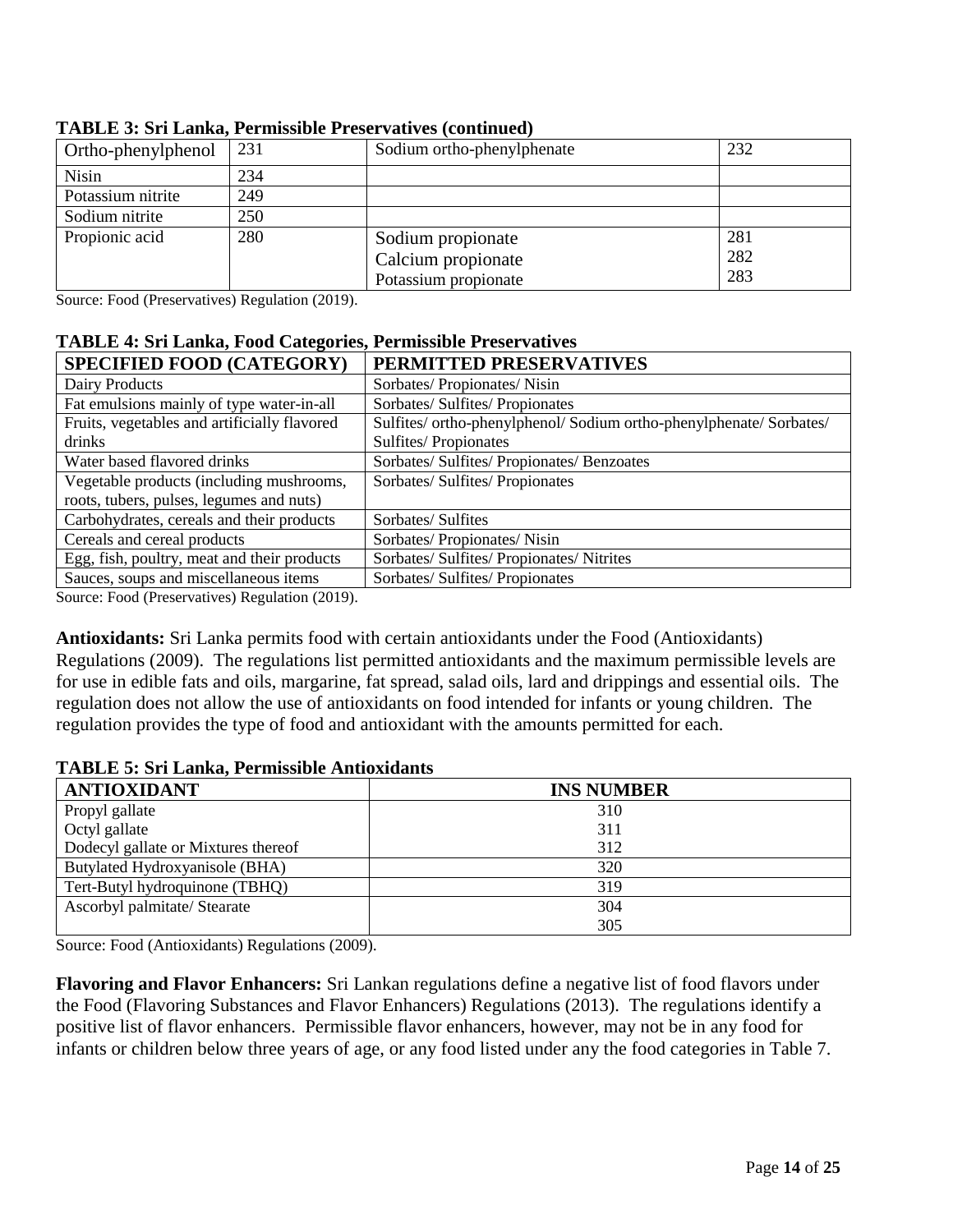The flavoring substance or flavor enhancers require certification as safe and suitable for use in food by the relevant authority in the country of origin or manufacturer. Permissible solvents in flavoring substances found in the regulation (other than water), must conform to British or U.S. pharmacopoeia standards.

| <b>FLAVORING SUBSTANCES PROHIBITED IN FOOD USE</b> |                                        | <b>FLAVOR ENHANCERS</b>             |
|----------------------------------------------------|----------------------------------------|-------------------------------------|
|                                                    |                                        | PERMITTED IN FOOD                   |
|                                                    |                                        | <b>USE</b>                          |
| $(1)$ Aloin                                        | (11) Eugenyl methyl ether              | $(a)$ Monosodium glutamate - INS    |
|                                                    |                                        | 621                                 |
| $(2)$ Berberine                                    | (12) Hypericine                        | (b) Disodium $5'$ – guanylate - INS |
|                                                    |                                        | 627                                 |
| (3) Beta-Azarone and cinnamyl                      | (13) Nitrobenzene                      | $(c)$ Disodium 5' – inosinate - INS |
| anthracillate                                      |                                        | 631                                 |
| (4) Cade oil                                       | (14) Pyroligenous acid                 |                                     |
| (5) Calamus oil                                    | (15) Saffrole and Isosaffrole          |                                     |
| (6) Cocaine                                        | (16) Santonin                          |                                     |
| (7) Coumarin                                       | (17) Sassafras oil                     |                                     |
| (8) Diethylene glycol                              | (18) Thujone, Isothujone, $(\& \beta)$ |                                     |
|                                                    | thujone)                               |                                     |
| (9) Diethylene glycol monoethyl ether              | (19) Tonka bean (Dipteryl adorat)      |                                     |
| $(10)$ Estragole                                   | (20) Any other flavoring substance     |                                     |
|                                                    | that is injurious or likely to be      |                                     |
|                                                    | injurious to health                    |                                     |

### **TABLE 6: Sri Lanka, Permissible Food Use Flavorings, Enhancers**

Source: Food (Flavoring Substances and Flavor Enhancers) Regulations (2013).

### **TABLE 7: Sri Lanka, Permissible Solvents, Foods in Which Flavor Enhancers are Prohibited**

| <b>PERMITTED</b>                                                                | <b>FOODS IN WHICH FLAVOR</b>                                       | <b>FOODS IN WHICH FLAVOR</b>                                                                                                                                                                                                       |
|---------------------------------------------------------------------------------|--------------------------------------------------------------------|------------------------------------------------------------------------------------------------------------------------------------------------------------------------------------------------------------------------------------|
| <b>SOLVENTS</b>                                                                 | <b>ENHANCERS ARE</b>                                               | <b>ENHANCERS ARE</b>                                                                                                                                                                                                               |
|                                                                                 | <b>PROHIBITED</b>                                                  | <b>PROHIBITED</b>                                                                                                                                                                                                                  |
| (1) Diacetin (glycerin diacetate,<br>glyceryl diacetate, glycerol<br>diacetate) | (1) Milk and Milk Products                                         | $(13)$ Sago                                                                                                                                                                                                                        |
| (2) Diethyl ether                                                               | (2) Ice cream and frozen desserts                                  | (14) Pastas and noodles (only dried<br>products)                                                                                                                                                                                   |
| (3) Ethyl acetate                                                               | (3) Fats and oils                                                  | (15) Malt-based foods and milk-based<br>foods                                                                                                                                                                                      |
| (4) Ethyl alcohol                                                               | (4) Margarine and Fat Spreads                                      | (16) Bakery products                                                                                                                                                                                                               |
| (5) Glycerol                                                                    | (5) Fresh, surface treated, peeled or cut<br>fruits and vegetables | (17) Fresh meat, poultry and game,<br>whole pieces or cuts or comminuted                                                                                                                                                           |
| (6) Isopropyl alcohol                                                           | (6) Mushrooms and their products                                   | (18) Fresh fish and mollusks,<br>crustaceans and echinoderms                                                                                                                                                                       |
| (7) Propylene glycol                                                            | (7) Fruit wines                                                    | (19) White sugar, brown sugar and<br>sucrose, fructose, glucose (dextrose),<br>xylose, sugar solutions and syrups, also<br>(partially) inverted sugars, jaggery,<br>treacle, sugar toppings, other sugars and<br>syrups, bee honey |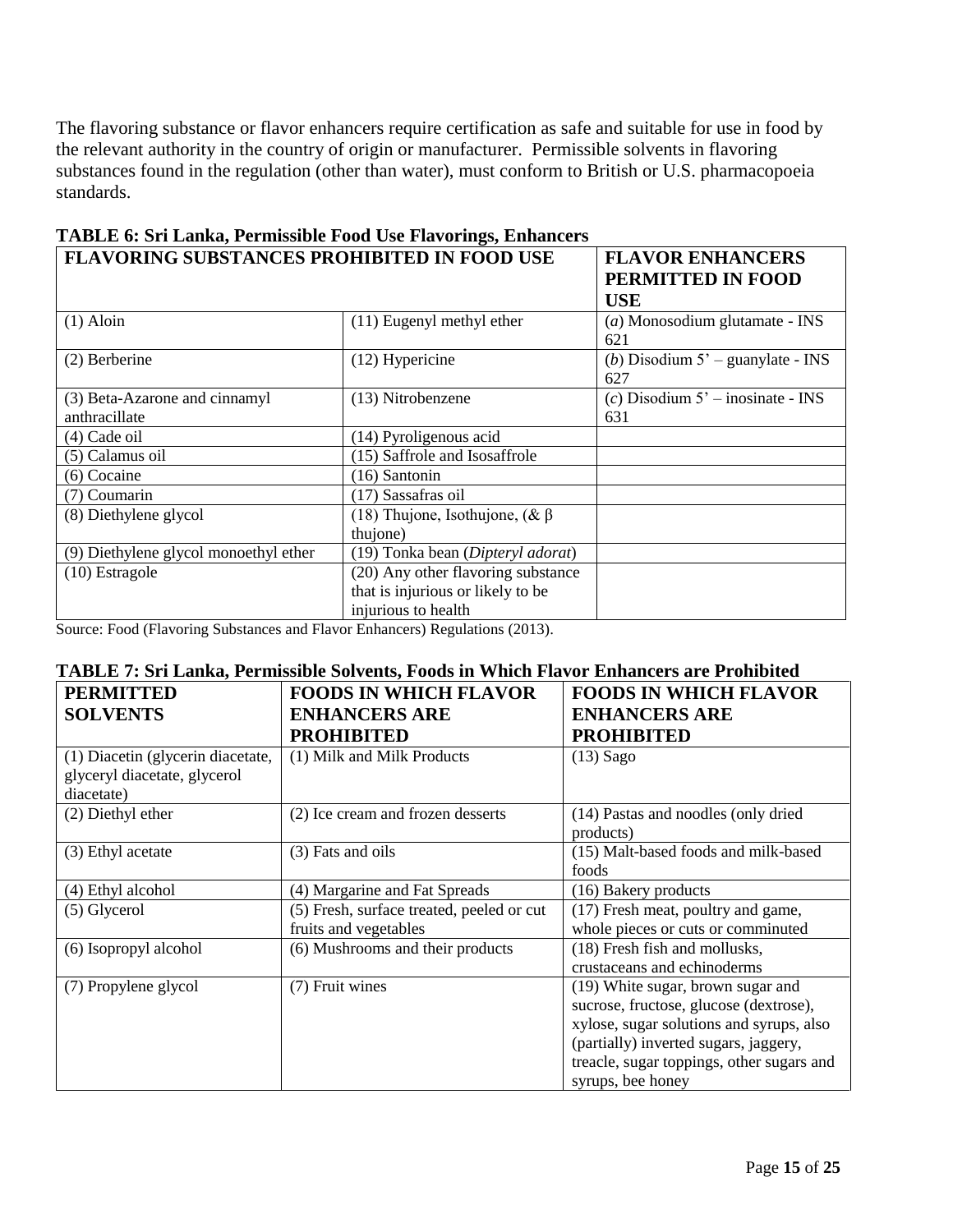#### **TABLE 7: Sri Lanka, Permissible Solvents, Foods in Which Flavor Enhancers are Prohibited (continued)**

| (8) Triacetin (glycerin<br>triacetate, glyceryl triacetate,<br>glycerol triacetate) | (8) All fruit and vegetable products<br>except fruit powders, vegetable<br>powders, instant fruit and vegetable<br>chutney | (20) Sugar confectionery                                                                                                                |
|-------------------------------------------------------------------------------------|----------------------------------------------------------------------------------------------------------------------------|-----------------------------------------------------------------------------------------------------------------------------------------|
| $(9)$ Water                                                                         | $mix$ (dry)                                                                                                                | $(21)$ Ice - candies                                                                                                                    |
|                                                                                     | $(9)$ Vinegar                                                                                                              | (22) Culinary herbs, spices, condiment<br>powder and curry powder except special<br>curry mixtures and flavoring mixtures in<br>sachets |
|                                                                                     | (10) Food grains, pulses, oil seeds and<br>ground/powdered food grains                                                     | (23) Black tea, green tea, coffee, herbal<br>extracts and cereal beverages                                                              |
|                                                                                     | (11) Whole, broken or flaked grains,<br>including rice                                                                     | (24) Baking powder                                                                                                                      |
|                                                                                     | (12) Edible flours and starches                                                                                            | (25) Cocoa butter and Cocoa products                                                                                                    |

Source: Food (Flavoring Substances and Flavor Enhancers) Regulations (2013).

**Irradiation:** Sri Lanka requires that imports of irradiated food comply with the Food (Irradiation) [Regulations \(2005\)](http://eohfs.health.gov.lk/food/images/pdf/regulations/food_irradiation_rregulations_2005_en.pdf). The shipping documents must accompany consignments and include:

- Proper labeling documentation
- Documentation that the food irradiation facility concerned is duly licensed; and
- A certificate from the country of origin's competent authority attesting to the inspection of the food by it.

### <span id="page-15-0"></span>**SECTION V – PESTICIDES AND OTHER CONTAMINANTS**

Sri Lanka does not have import control regulations for maximum-residue-levels (MRLs) or allowable limits for heavy metals. However, some regulations specify testing for pesticides in food products such as dry chili, fresh fruits, potatoes, and onions. The draft [Food \(Cereals, Pulses, Legumes and Derived](http://eohfs.health.gov.lk/food/images/pdf/Draftregulations/Food-Cereal-Pulses-Legumes-Regulations--2019.08.15-lkn-41.pdf)  [Products\) Regulations \(2020\)](http://eohfs.health.gov.lk/food/images/pdf/Draftregulations/Food-Cereal-Pulses-Legumes-Regulations--2019.08.15-lkn-41.pdf) suggests allowable limits of heavy metals for all types of cereals, pulses, legumes, and derived products thereof to not exceed; 0.23 mg/kg Lead (as Pb); 0.1 mg/kg Arsenic (as As); and 0.2 mg/kg Cadmium (as Cd). The regulation specifies MRLs for rice, maize, sorghum, and wheat flour and mycotoxin limits for cereals and cereal products.

Products such as milk powder and infant formula require certification confirming that such products are free of melamine and DCD. The Atomic Energy Board of Sri Lanka assesses consignments for radioactive level conformity. Fresh or frozen fish require testing for formaldehyde contamination levels. Fish- and shrimp-meal export certificates require declarations of freedom from non-protein nitrogenous compounds, including melamine or its derivatives.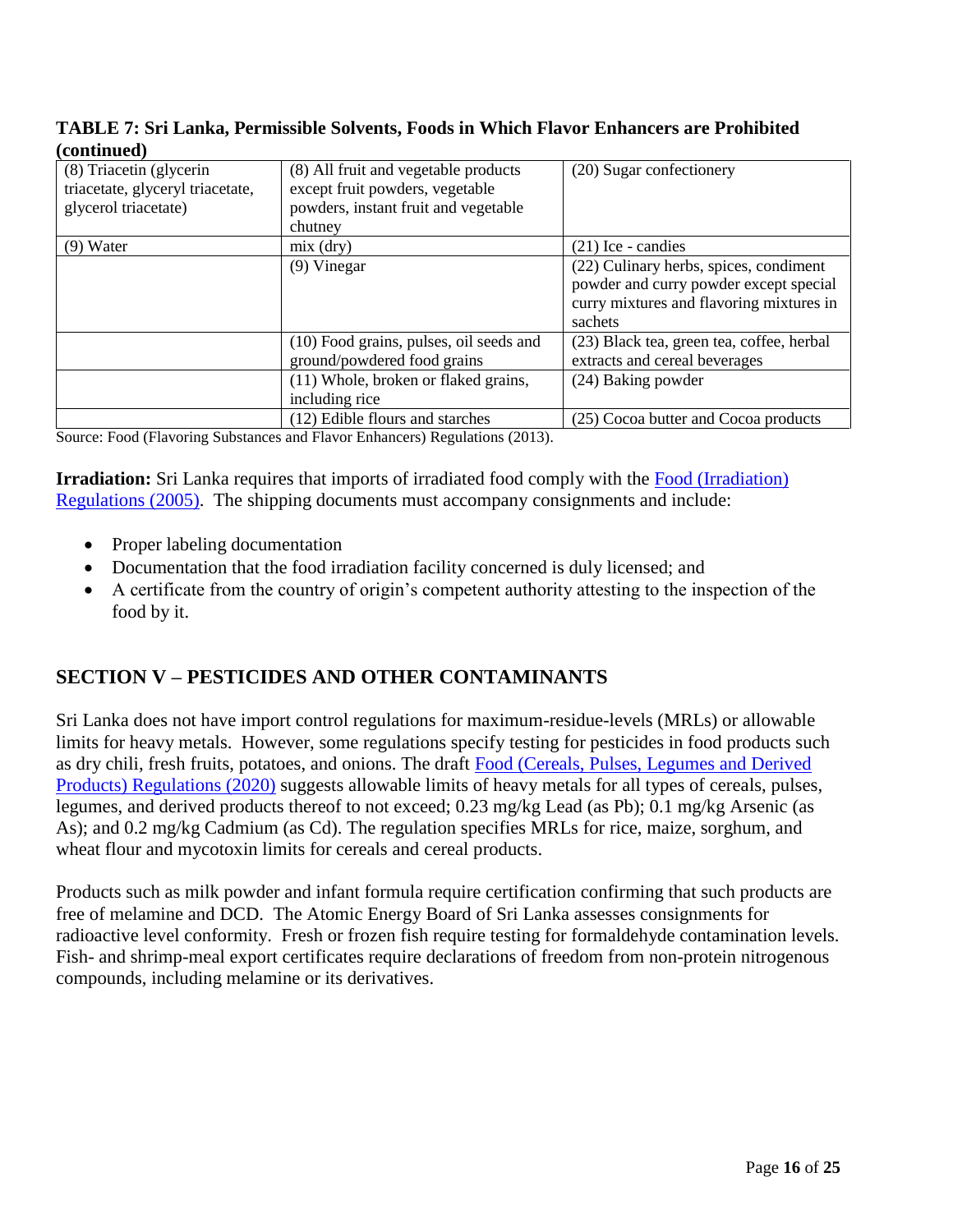## <span id="page-16-0"></span>**SECTION VI – OTHER REQUIREMENTS, REGULATIONS, AND REGISTRATION MEASURES**

### **General Requirements**

The certification requirements for imported food products differ by product. Veterinary certificates are required for meat, poultry, fish, and dairy products. Further product processing in a third country during transit requires appropriate certification from the transit country.

#### **Animal Feed Imports**

Only registered animal feed importers and licensed animal feed manufacturers are entitled to import permitted raw materials for their own feed mixing operations, and must refrain from selling raw material in the local market. The Department of Animal Production and Health's Registrar of Animal Feeds is the authorized registration officer. Separate [applications](http://www.daph.gov.lk/web/index.php?option=com_content&view=article&id=82&Itemid=235&lang=en) are required for different feeds; Sri Lanka considers differing nutrient compositions as different feeds.

The importer and or feed manufacturer must submit a request letter along with a Performa invoice, veterinary health certificate, draft label, composition of feed, and other required information for approval. The Animal Feed Advisory Committee (AFAC) reviews new products; requiring submission of product registration in the country of export, product registration in other countries, records of evaluations, certification of composition stability, and other requested details in the application.

The import of animal feed raw material is permissible only from states free of highly pathogenic avian influenza (HPAI). The site location must be over 100 kilometers from reported outbreak areas. Import clearance requests require the following:

- An HPAI-free certificate issued by the competent national veterinary authority.
- A map or sketch indicating HPAI infected areas, storage, and transportation route to the port of loading.
- Compulsorily fumigation using methyl bromide prior to loading. An original fumigation certificate is required for clearance.

The Department of [Animal](http://www.daph.gov.lk/web/images/content_image/vra/2020/feed/newreg/importer/AnimalFeedImporterGuidelinesforregistration.pdf) Production animal feed import guidelines are publicly available at Animal [Feed Import Guidelines.](http://www.daph.gov.lk/web/images/content_image/vra/2020/feed/newreg/importer/AnimalFeedImporterGuidelinesforregistration.pdf)

**Import of Fish- and Shrimp-Meal:** Fish- and shrimp-meal imports are permissible only from registered and accredited exporters or suppliers operating in accordance with the respective regulatory requirements of the exporting countries. The international veterinary export certificate should carry additional declarations including freedom from non-protein nitrogenous compounds, including melamine or its derivatives and that the product is heat processed to ensure the destruction of all pathogenic organisms including the HPAI virus.

**Import of Pet Food:** Import of pet food containing ruminant materials is permissible only from *bovine spongiform encephalopathy*- (BSE) free countries.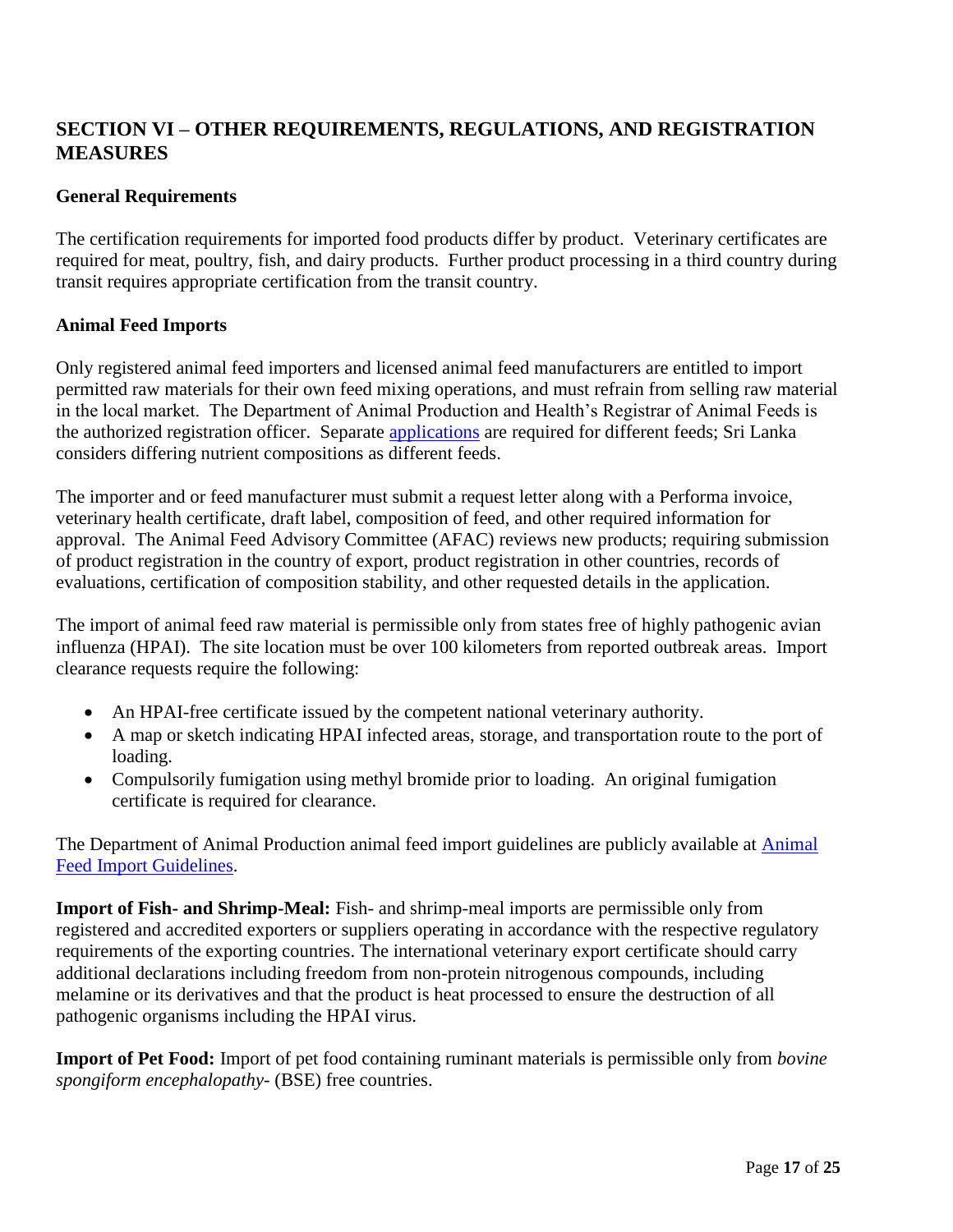**Import of Meat- and Bone-Meal (MBM):** MBM is a licensed product under the Import and Export Control Act, to prevent the entry into Sri Lanka of *bovine spongiform encephalopathy.* Imports are permissible only from BSE-free countries. Imports require the following:

- Details of the manufacturing or processing establishment including the profile of the company, manufacturing process, and the registration number assigned by the responsible national competent authority of the respective country.
- Quality assurance certification obtained from accredited certifying agencies/bodies.
- Certificate of analysis for composition and stability data obtained from an accredited laboratory.
- Certification of country of origin and original invoice are required at the time of inspection.

**Import of Meat, Meat Products, By-Products, Poultry and Poultry Products:** The Import and Export Control Act regulates the import of ruminants, ruminant products, and ruminant by-products to prevent the entry of *bovine spongiform encephalopathy.* Such product imports require BSE clearance from the Director General of the DAPH; [import procedures area publicly available at this link.](http://www.daph.gov.lk/web/index.php?option=com_content&view=article&id=24&Itemid=126&lang=en)

All other animal products and by-products imports require prior approval from the Department of Animal Production and Health Director General. Approval to [import meat, meat products,](http://www.daph.gov.lk/web/images/content_image/vra/2018/Meat_and_Meat_Item_Application.pdf) and [frozen](http://www.daph.gov.lk/web/images/content_image/vra/2018/Frozen_Fish_Aapplication.pdf)  [fish](http://www.daph.gov.lk/web/images/content_image/vra/2018/Frozen_Fish_Aapplication.pdf) require submission of the following:

• Application

 $\overline{a}$ 

- *Proforma* Invoice
- Country of origin certificate (if the country of export is different).
- Microbiological test report (tested to assess suitability for human consumption depending on the product the requirements may differ).
- Specimen of the International Veterinary Health Certificate issued by the competent national authority.

Meat, meat products, [gelatin and edible offal,](http://www.daph.gov.lk/web/images/content_image/vra/2018/BSE_Application.pdf) [poultry meat products and egg products,](http://www.daph.gov.lk/web/images/content_image/vra/import_export/Poultrymeat_and_egg_products.pdf) require declarations pertaining to processing procedures, processing plant registration, and certification from the exporting country. Poultry meat and processed poultry products require additional declarations on the veterinary health certificate for freedom from HPAI, for processed poultry products - certification of time/temperature combination process followed to destroy influenza viruses. Sri Lanka does not allow fresh/whole chicken imports. The Department of Animal Production and Health regularly reviews disease outbreaks and carries out risk analyses. The department makes determinations based on risk assessments that take three-to-seven days. Meat, meat products, frozen fish, gelatin and edible offal consignments failing to meet Sri Lanka Standards Institution standards require re-export or destruction. Sri Lanka will not release poultry products not fit for human consumption.<sup>1</sup>

The importer or the agent must submit upon arrival of goods for clearance the following:

- Customs declaration form (duly endorsed).
- Import Permit/Import approval original from the DAPH (importers copy).

<sup>1</sup>Poultry products include mechanically deboned meat, other types of poultry meat, chicken powder, egg powder, and other types of chicken and egg products.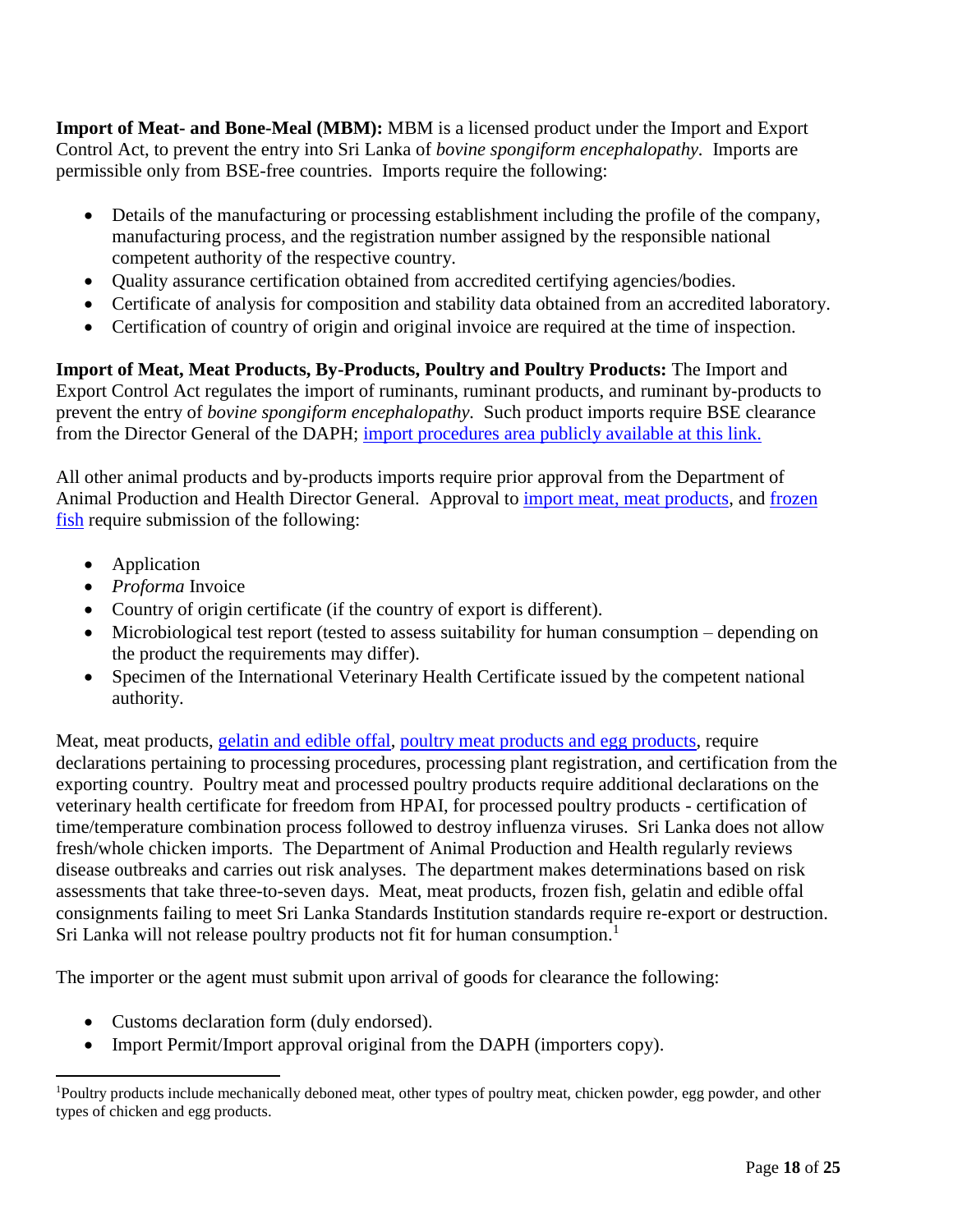- International Veterinary Health Certificate and other declarations (originals).
- Certificate of Origin Country of Origin (originals).
- Bill of Lading
- Invoice
- Packing list
- Delivery Order
- Other certificates ex: Treatment certificate (fumigation certificate, phytosanitary certificate, CITES, fisheries approval).

### **Plant Quarantine Phytosanitary Requirements**

Sri Lanka requires that all phytosanitary certificates reference the import permit corresponding to the shipment, but not all commodities require an import permit. Low-risk regular bulk commodities are permitted entry without import permits or without phytosanitary certificates. Permit issuance normally takes two weeks and the validity period of an import permit is three months. For information on the National Plant Quarantine Service, please see [import requirements are publicly available at this web](https://www.doa.gov.lk/SCPPC/NPQS/index.php/main-services/import)  [link.](https://www.doa.gov.lk/SCPPC/NPQS/index.php/main-services/import)

Sri Lanka does not allow imports of tropical fruits and vegetables. Other fruits and vegetables for consumption are not permissible from countries where fruit flies (family *Tephritidae*) occur. The exporting country has to specify that the products be from an area free of the fruit fly, with the products treated in an approved manner. [Prohibited or restricted list of plant products is available at this link.](https://www.doa.gov.lk/SCPPC/NPQS/index.php/main-services/import/10-services/import/122-prohibited-restricted-plant-or-plant-products-for-importation-to-sri-lanka-4)

Among the others, the import clearance requires the original import permit (IP) issued by NPQS, original copies of phytosanitary certificate issued by exporting country, treatment certificates, additional declarations and other documents as requested by the IP.

**Facility Registration:** Required for selected products; meat, meat products, poultry products, gelatin and edible offal imports require registration details of the establishment assigned by the exporting country. The import of baby chicks is permissible only from hatcheries registered with the DAPH, through the importer. Registration recurs every six months. Other live animal imports take place in accordance with negotiated bilateral health protocols between the two countries.

**Product Registration - Prior Approval:** Not all products require prior approval for import. Food and feed products requiring importing licensing, due to domestic policy priorities, require prior approval of the Department of Imports and Exports Control. Certain food products with biosecurity risks require an import permit from the National Plant Quarantine Service. The restriction, or prohibition of import is sometimes a decision of biosecurity, but otherwise a policy decision. Of food imports, mainly fresh vegetables, tropical fruits, temperate fruits (usually not allowed), rice, wheat, maize for animal feed, grains for animal feed, groundnut, beans, coconut, and spices require the NPQS' [import approval.](https://www.doa.gov.lk/SCPPC/NPQS/index.php/main-services/import/10-services/import/8-no-objection-requirements-for-importing-plant-plant-materials) All animals, animal products (except dairy products) and animal feed require prior DAPH approval.

Infant formula and bottled drinking water require prior FCAU approval. Sri Lanka has an adopted standard for infant milk formulae under the [Food \(Adoption of Standards\) Regulation \(2008\)](http://eohfs.health.gov.lk/food/images/pdf/regulations/food_adoption_of_standards_regulation_2008_en.pdf). Imports of both infant formulae and follow up formulae should comply with the SLS1387 and SLS651. Product registration must be renewed annually, or if the composition is changed. The application for approval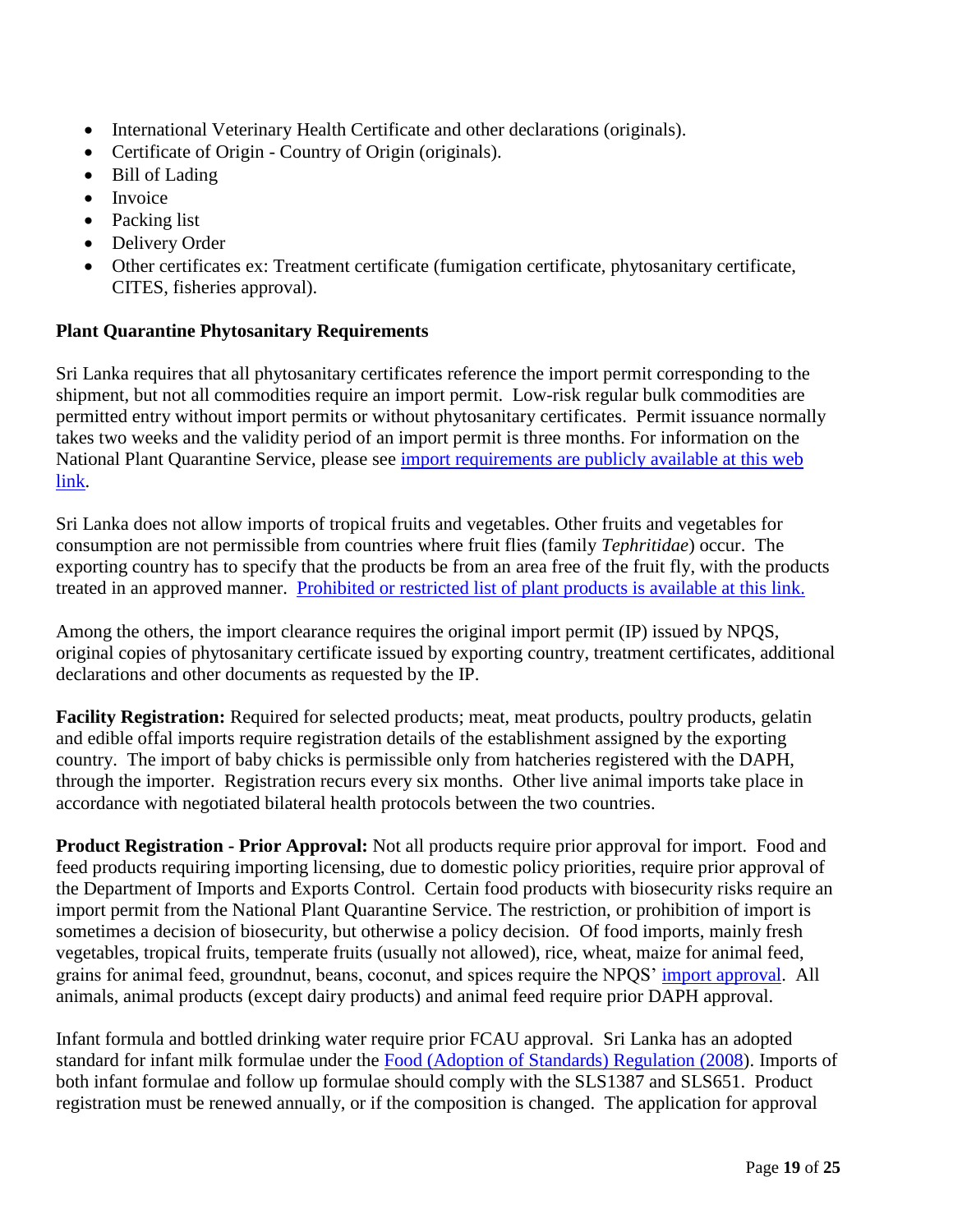accompanies the analytical report of the product on chemical, microbiology, DCD, melamine and radioactivity, product sample, and the product label.

## <span id="page-19-0"></span>**SECTION VII – OTHER SPECIFIC STANDARDS**

Imported products must conform to the standards listed in the [Food \(Adoption of Standards\) Regulation](http://eohfs.health.gov.lk/food/images/pdf/regulations/food_adoption_of_standards_regulation_2008_en.pdf)  [\(2008\)](http://eohfs.health.gov.lk/food/images/pdf/regulations/food_adoption_of_standards_regulation_2008_en.pdf), and the [Imports and Exports Control \(Standardization and Quality Control\) Regulation \(2017\)](https://www.slsi.lk/images/downloads/import_inspection_1/2018.03.29-Gazette--Importexport2064-34_E---Copy.pdf). Food product evaluation follows conformity assessment procedures and the guidelines of the Sri Lanka Standards Institution. Compliance certificates issued by an accredited laboratory of the country of export go to the SLSI Director.

### <span id="page-19-1"></span>**SECTION VIII – TRADEMARKS, BRAND NAMES, AND INTELLECTUAL PROPERTY RIGHTS**

In 2002, Sri Lanka passed the <u>Intellectual Property Act No 36</u>. The act establishes the National [Intellectual Property Office of Sri Lanka](https://www.nipo.gov.lk/web/index.php?lang=en) for the registration, administration of industrial designs, patents, marks, and any other matters. Provisions of the act include, but are not limited to, regulation of the rights of an owner of an industrial design and rights of an owner of a patent. The Intellectual Property Act also introduces amendments to the Custom Ordinance; it prohibits the import and export of counterfeit trademark goods or pirated copyright goods or any other goods in contravention.

## <span id="page-19-2"></span>**SECTION IX – IMPORT PROCEDURES**

Sri Lankan regulations require prior registration of all importers. Registration for a tax identification number and payment of related value added tax, in compliance with paragraph 115A of the Customs Ordinance are mandatory. The importer signs the 'Importers Proxy, while a licensed customs house agent signs the 'Acceptance Proxy.' Except for the licensed products, which require an import license from the Department of Imports and Exports Control of Sri Lanka and that are not subject to specific sanitary and phytosanitary requirements, other products can proceed with the importation, by submitting a declaration to Sri Lanka Customs. Importers often rely on customs brokers, or their own staff to check on shipments and to clear products through customs. There is no requirement for translation of documents to the local language.

Importers declare imports through the ASYCUDA system's CUSDEC (customs declaration). After payment of duties and levies, submission of hard copies of the following documents occurs for shipment release. Calculation of duties follows the transaction value as per the commercial invoice.

- Copy of the CUSDEC
- Bill of Lading
- Commercial Invoice
- Certificate of Origin (varies by product)
- Export/Health Certificate (varies by product)
- Packing List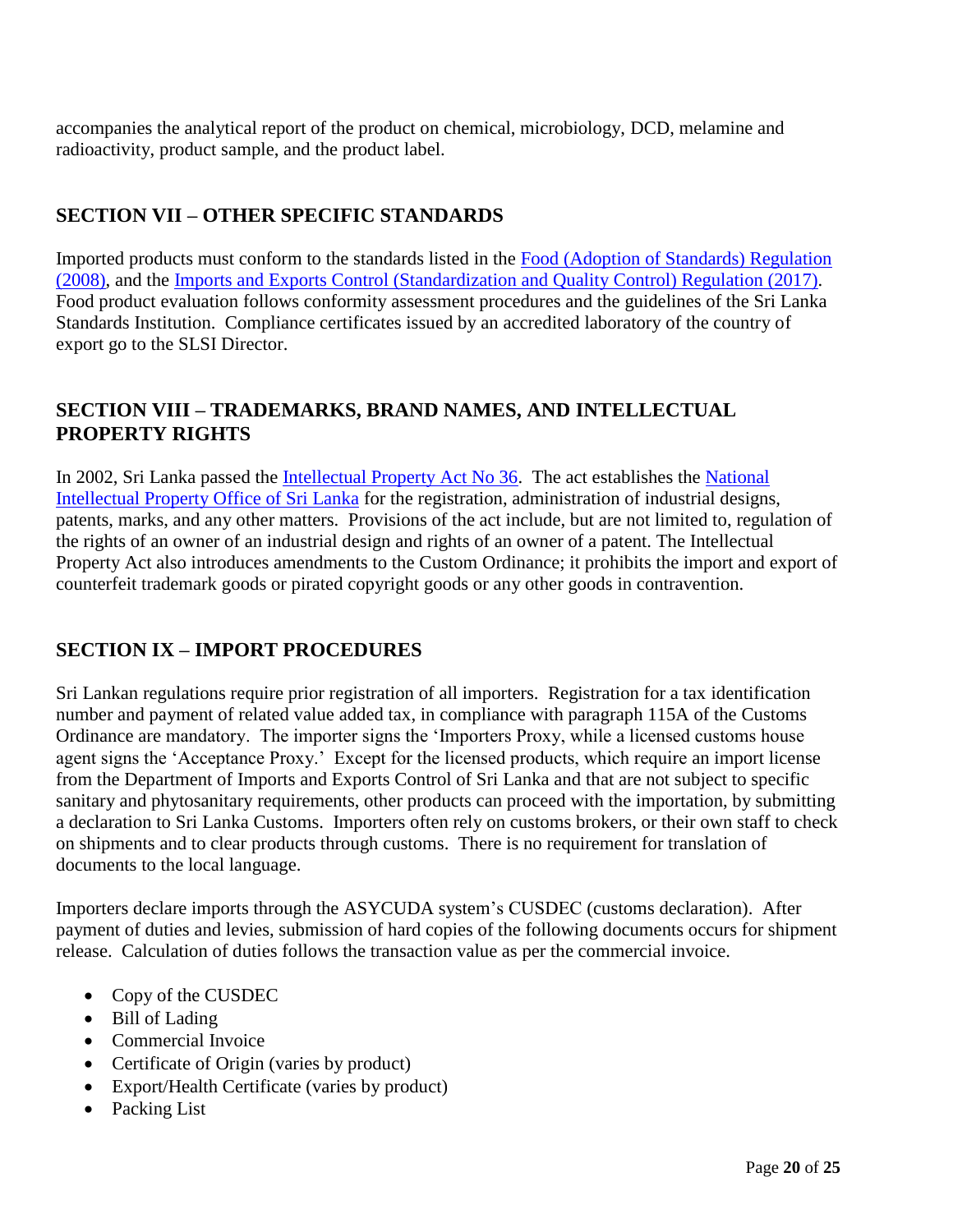- Certificate of Insurance
- Payment guarantee from a local bank advising that payment's transfer to the supplier
- Import Permit (issued to Sri Lankan importer for licensed products)

Sri Lanka's three major ports are Colombo, Trincomalee, and Hambantota; most of the food imports clear at the Port of Colombo.

**FIGURE 1: Sri Lanka, Import Control Procedures** 



Source: FAS Sri Lanka office research.

## **Food Sample Imports (Trade Show, Non-Commercial Distribution)**

Sri Lanka permits food sample imports in small quantities. The import of a food sample is dependent on the product being imported; determined largely on the food safety risk associated with the product and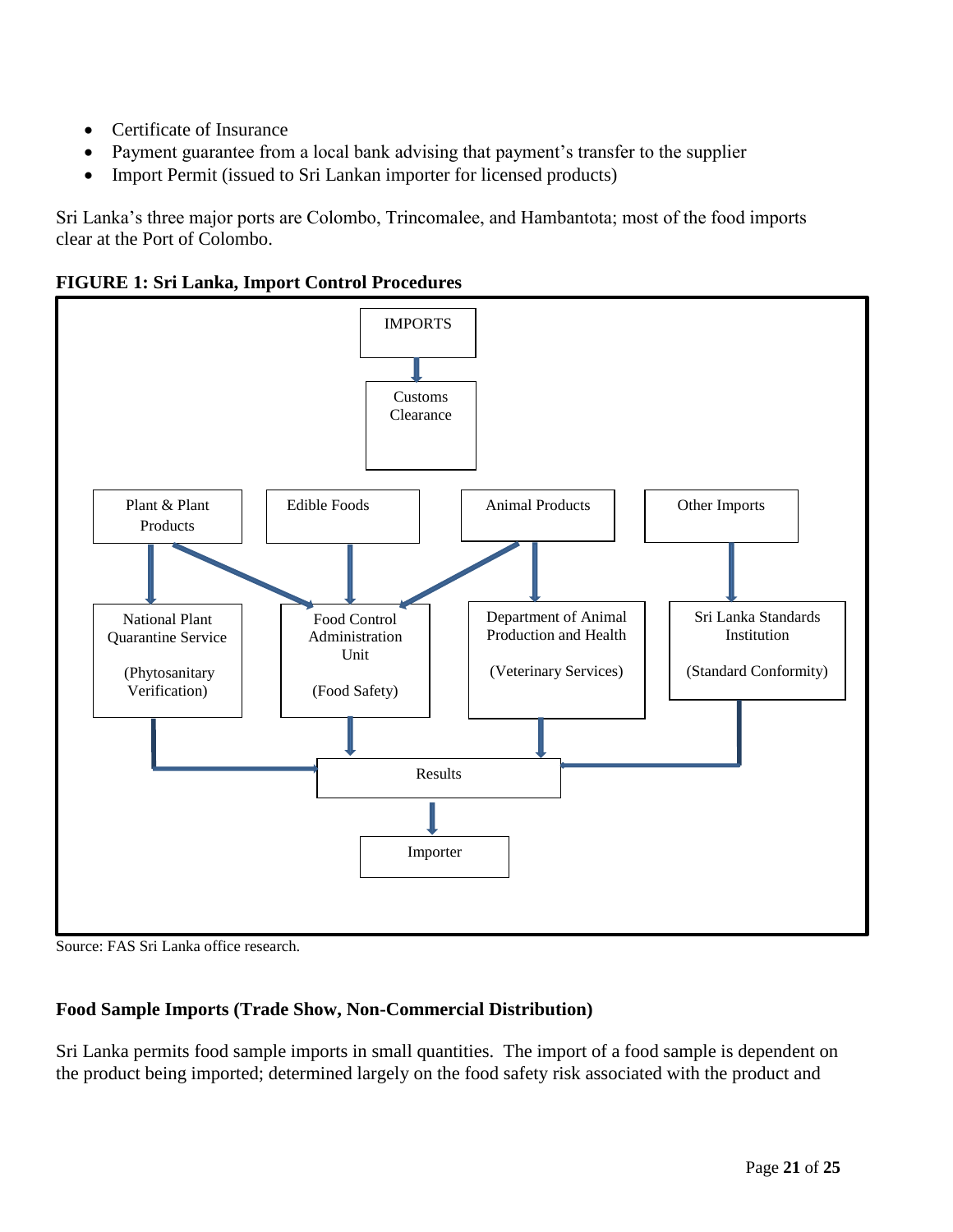the justification for its import. Imports of small quantities of most food products, with the exception of high-risk items (e.g., fish, eggs, meat, meat products, and milk) are permissible without prior approval.

What is required for food sample(s) import clearance is that the commercial invoice include a cover letter with a justification for the import. Only low-risk food sample products may enter the country without an import permit or prior approval. The food sample(s), at the time of clearance, requires labeling stating "testing (or exhibition) purposes only." Food products that otherwise normally require import permitting and or clearance from Sri Lanka's national plant quarantine authority are treated on a case-by-case basis.

Animal products, animal by-products, and meat products that are food samples require prior approval from Sri Lanka's Department of Animal Production and Health. Import procedures for these do not differ from normal, commercial shipments, and follow customary import procedures; import approval is subject to case-by-case consideration. Similarly, animal feed and nutrition supplements samples require the DAPH's prior import approval. Animal feed sample(s) imports however do not require registration; submission of the feed's technical information is required when requesting the import permit.

## **SECTION X – TRADE FACILITATION**

Sri Lanka is initiating measures to improve transparency and facilitate trade. To assist trade, it is providing access to the national regulatory agencies through online systems.

The **Sri Lanka Trade Information Portal** is a one-stop point for import-export information on all government and semi-government regulatory institutions (hosted by the Department of Commerce). Although launched in 2018, newer, more user-friendly functionality continues to expand. The portal improves transparency regarding the country's trade legislation and procedures. This initiative aligns with the government's commitment to the WTO, in compliance with the TFA's Article 1. The portal provides a repository of import-export and in-transit regulatory and procedural information.

The [National Single Window](https://nationalsinglewindow.gov.lk/#about) provides access to regulatory agencies' online systems. This portal facilitates online permit applications, as well as monitors the progress of applications. Sri Lanka's DAPH, the NPQS, and the Sri Lanka Standards Institute are currently online. Sri Lanka's Ministry of Finance\Department of Information Technology intends to bring all of the country's regulatory agencies online by the end of 2021.

The Sri Lanka Trade Information Portal serves as the starting point for an import's automated processing linking to the National Single Window. The systems serve as a single-entry point for opening import permitting applications. Forty-two Sri Lankan institutions are accessible via the portal.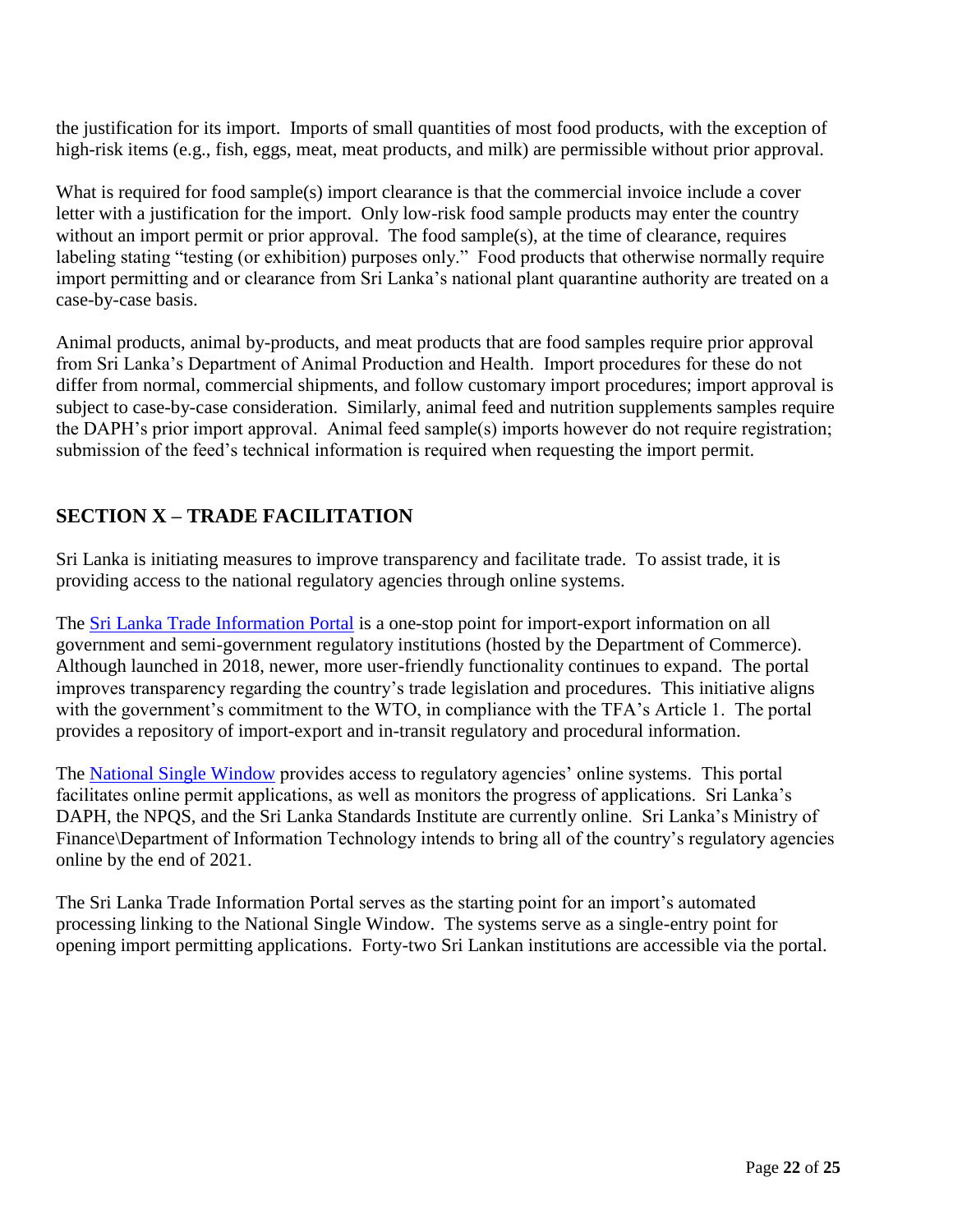| Sri Lanka Customs<br>1.                        | 2.<br>Department of Rubber Development           |
|------------------------------------------------|--------------------------------------------------|
| Department of Commerce<br>3.                   | Department of Agriculture<br>4.                  |
| Department of Import and Export Control<br>5.  | <b>Board of Investment</b><br>6.                 |
| Department of Foreign Exchange<br>7.           | Sri Lanka Standards Institution<br>8.            |
| Department of Fisheries and Aquatic<br>9.      | 10. Sri Lanka Tea Board                          |
| Resources                                      |                                                  |
| 11. Department of Forest Conservation          | 12. Sri Lanka Export Development Board           |
| 13. Department of Ayurveda (indigenous         | 14. Telecommunication Regulatory Authority of    |
| medicine)                                      | Sri Lanka                                        |
| 15. Sri Lanka Atomic Energy Regulatory Council | 16. National Medicines Regulatory Authority      |
| 17. Food Control Administration Unit           | 18. National intellectual property office of Sri |
|                                                | Lanka                                            |
| 19. National Gem and Jewelry Authority         | 20. The Department of Animal Production          |
|                                                | and Health (DAPH)                                |
| 21. National Dangerous Drugs Control Board     | 22. Sri Lankan Cargo                             |
| 23. Department of Trade and Investment Policy  | 24. The Department of Export Agriculture         |
| 25. Ministry of Industry and Commerce          | 26. The Department of Excise                     |
| 27. Ministry of Petroleum Resources            | 28. Sri Lanka Ports Authority (SLPA)             |
| Development                                    |                                                  |
| 29. Department of Inland Revenue               | 30. Coconut Development Authority                |
| 31. Geological Survey and Mines Bureau         | 32. Department of wildlife conservation          |
| 33. The Department of Archaeology              | 34. Consumer Affairs Authority (CAA)             |
| 35. Central Environmental Authority            |                                                  |

**TABLE 8: Institutions Represented in the Sri Lanka Trade Information Portal Website**

Source: Sri Lanka Trade [Information](https://srilankatradeportal.gov.lk/index.php?r=site/display&id=12) Portal Website, 2021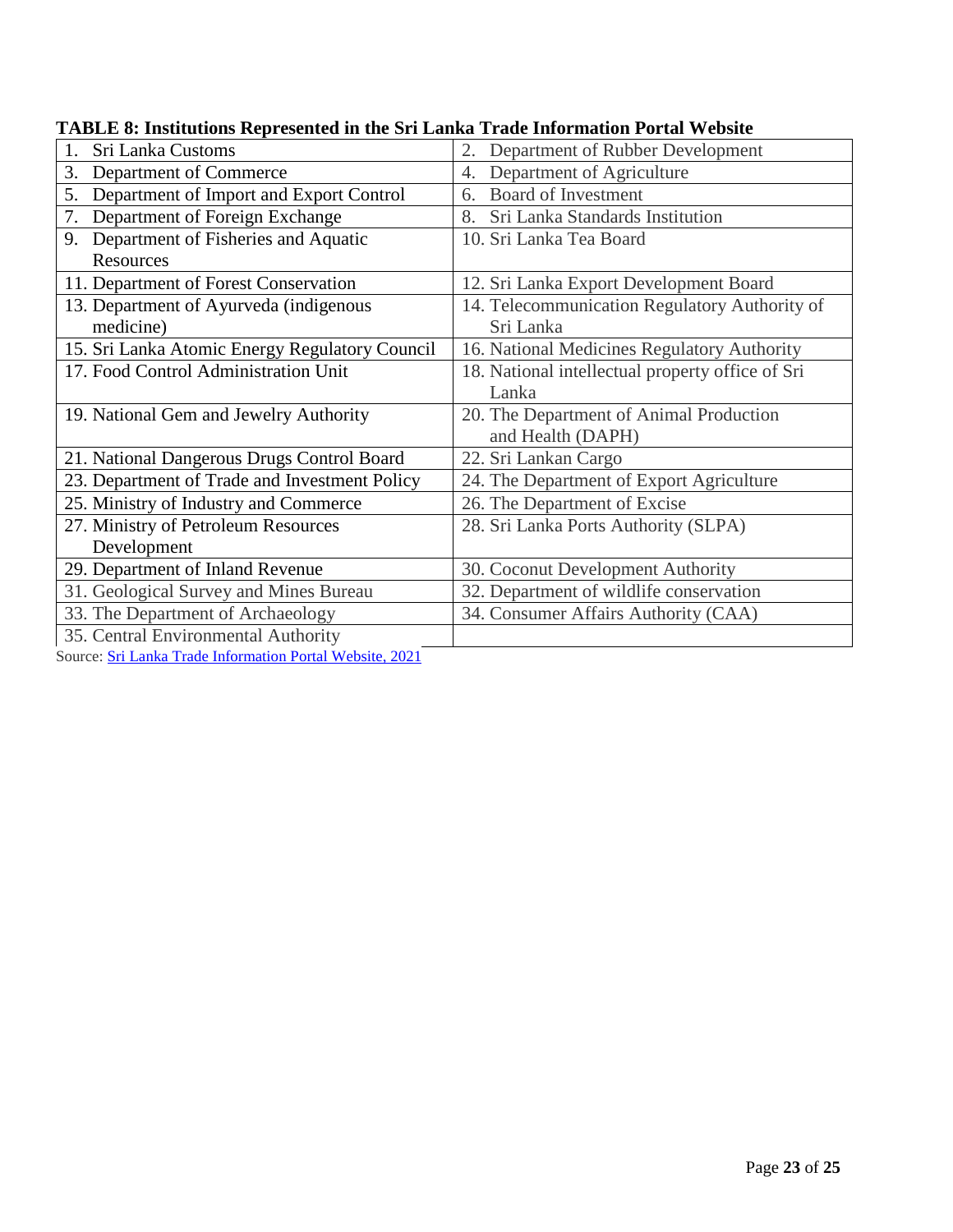## <span id="page-23-0"></span>**APPENDIX I – GOVERNMENT REGULATORY KEY AGENCY CONTACTS**

U.S. Embassy Sri Lanka\USDA-Foreign Agricultural Service (FAS) Office of Agricultural Affairs Physical Address: 210, Galle Road, Colombo 3, Sri Lanka Phone: +94-112-498500/ +94-112498721 • Fax: +94-112-437345 • [Ayodya.Galappattige@usda.gov](mailto:Ayodya.Galappattige@usda.gov)

U.S. Embassy New Delhi\USDA-Foreign Agricultural Service (FAS) Office of Agricultural Affairs Physical Address: Shanti Path, Chanakya Puri, New Delhi, 110021, India Phone:  $+91-112-419-8000 \bullet \text{ Fax}: +91-112-419-8530 \bullet \text{agnewdelli@fas.usda.gov}$ 

(\*) NOTE: The GAIN Report System re-design of 2019 includes reports from all previous legacy systems going back to 1995. It might be necessary to try a variety of search options to retrieve older reports. SEARCH GAIN:<https://gain.fas.usda.gov/#/search>

### **Ministry of Health\ Food Control and Administrative Unit**

Contact: Dr. Thilak Siriwardhana, Deputy Director No. 26, Medi-House Building, Sri Sangaraja Mawatha, Colombo 10. Tel: +94-0112-112718 ● Tel/Fax: +94-0112-112720 Website:<http://eohfs.health.gov.lk/food/>

#### **Department of Agriculture of Sri Lanka**

Contact: Dr. W.M.W. Weerakoon, Director General P.O. Box 01, Peradeniya Tel: +94-812-388331/32/34 ● Email: [dgagriculture@gmail.com](mailto:dgagriculture@gmail.com) Website:<https://www.doa.gov.lk/>

#### **Department of Agriculture\ National Plant Quarantine Service**

Contact: Dr. WART. Wickramarachchi, Deputy Director Canada Friendship Road, Katunayake Tel: +94-112-252028/29 ● Fax +94-112-253709 ● Email: [npqs@doa.gov.lk](mailto:npqs@doa.gov.lk) Website: [www.doa.gov.lk](http://www.doa.gov.lk/)

#### **Department of Animal Production and Health**

Contact: Dr. R. Hettiarachchi**,** Director General (Acting) 13 Colombo- Kandy Road, Kandy 20400 Tel: +94-812-388195 ● Email: [dgdaph@sltnet.lk](mailto:dgdaph@sltnet.lk) Website: [www.daph.gov.lk](http://www.daph.gov.lk/)

#### **Department of Animal Production and Health**

Contact: Dr. V.R.N. Munasighe, Director, Veterinary Regulatory Affairs Division 13 Colombo- Kandy Road, Kandy 20400 Tel: +94-812-389342 ● Email: [daphimport@yahoo.com](mailto:daphimport@yahoo.com) Website: [www.daph.gov.lk](http://www.daph.gov.lk/)